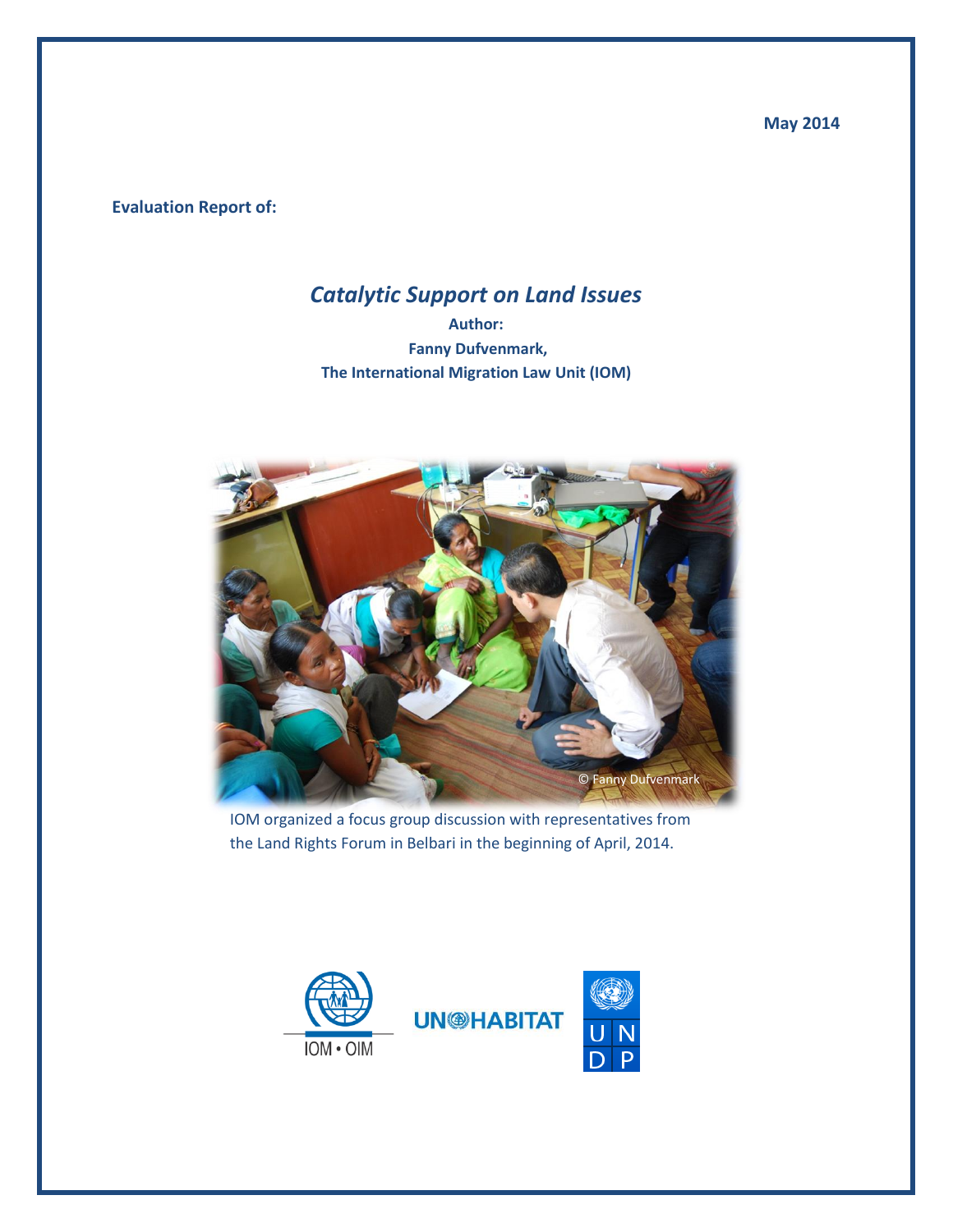## **Abbreviations**

| <b>CPA</b>        | Comprehensive Peace Agreement              |
|-------------------|--------------------------------------------|
| <b>CSRC</b>       | Community for Self Reliance Centre         |
| <b>CSO</b>        | Civil Society Organization                 |
| <b>DAO</b>        | <b>District Administration Office</b>      |
| <b>DCC</b>        | <b>District Coordination Committee</b>     |
| GoN               | <b>Government of Nepal</b>                 |
| <b>IOM</b>        | International Organization for Migration   |
| <b>LPC</b>        | <b>Local Peace Committee</b>               |
| LRIMS             | Land Records Information Management System |
| <b>MIS</b>        | Management Information System              |
| MoLRM             | Ministry for Land Reform and Management    |
| <b>MoPR</b>       | Ministry of Peace and Reconstruction       |
| NGO               | Non-Government Organization                |
| <b>NLRF</b>       | National Land Rights Forum                 |
| <b>NPTF</b>       | Nepal Peace Trust Fund                     |
| <b>PUNO</b>       | Participating United Nations Organization  |
| SOLA              | Solutions for Open Land Administration     |
| ToR               | <b>Terms of Reference</b>                  |
| <b>ToT</b>        | <b>Training of Trainers</b>                |
| <b>UNDP</b>       | United Nations Development Programme       |
| <b>UN-Habitat</b> | United Nations Human Settlements Programme |
| <b>UNPFN</b>      | United Nations Peace Fund for Nepal        |
| <b>UNPBF</b>      | United Nations Peacebuilding Fund          |
| <b>WDO</b>        | Women Development Office                   |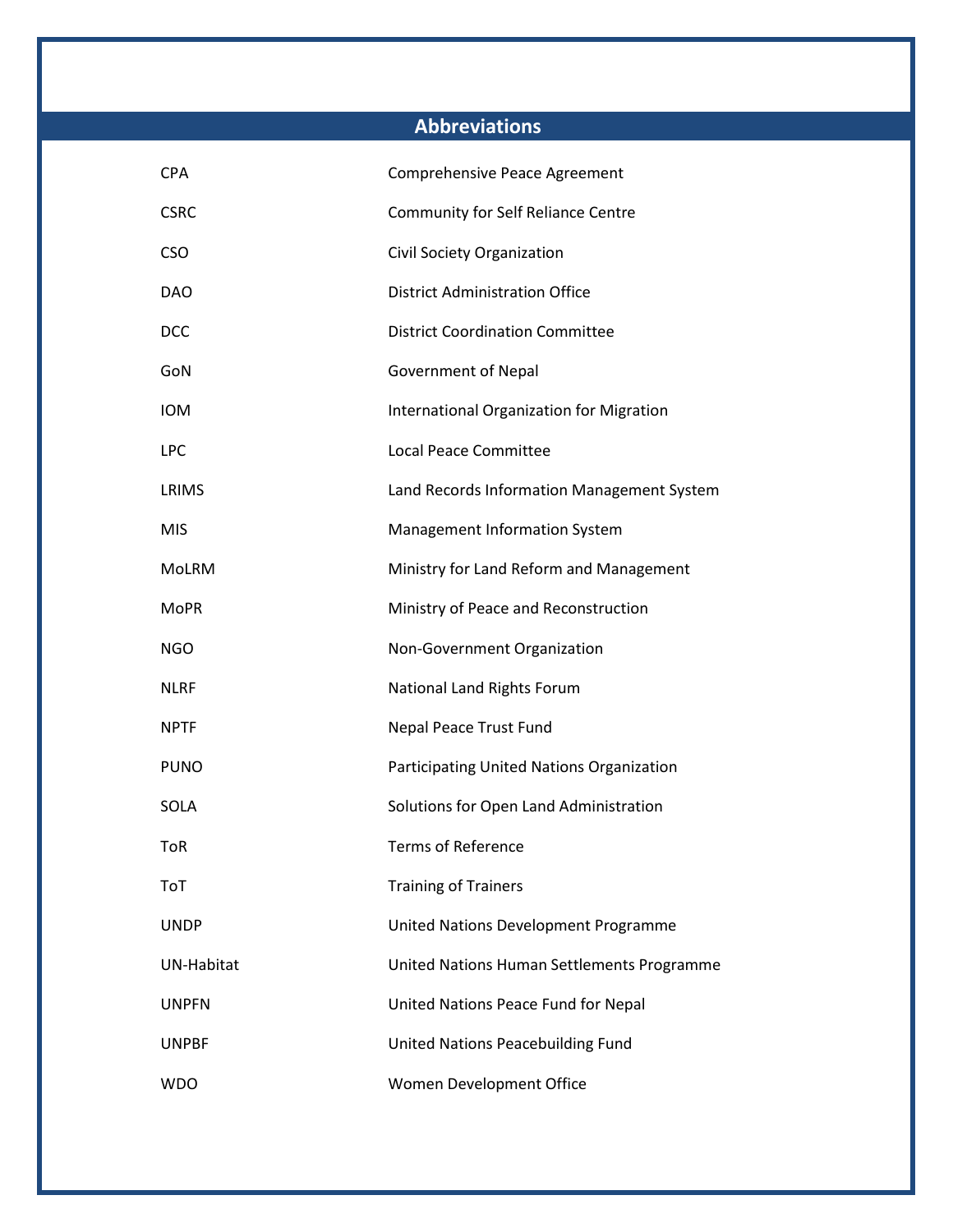#### **Executive Summary**

Land issues have existed for centuries and are deeply entrenched in the Nepalese society and linked to the structures of feudal land ownership and informal land tenure. Land issues are recognized as one of the root causes of the 10-year conflict. If left unaddressed, these issues could have adverse effects on the peace consolidation, political stabilization and socioeconomic development of Nepal.

Recognizing the importance of addressing land issues in Nepal for sustainable peace and in accordance with the priorities mentioned in the interim constitution and the Comprehensive Peace Agreement (CPA), IOM, UNDP and UN-Habitat, as participating UN organizations (PUNOs), have come together with their technical expertise to address the highly sensitive land issues with impartiality and neutrality. The Catalytic Support on Land Issues Project is a two years project starting 15 March 2013, and financed by the UN Peace-building Fund, a global UN multi-donor trust fund supported by over 50 international donors and managed through the UN Peace Fund for Nepal. The PUNOs will work together with the concerned ministries of Government of Nepal (GoN) and other stakeholders to achieve their outcomes.

This report is the result of an internal evaluation conducted by a migration law expert from IOM HQ, Geneva and provides a compilation of findings and recommendations following a field visit in April, 2014. The evaluation looks at the relevance, effectiveness and sustainability of the project. Some of the strengths of the project include but are not limited to: the participation of all stakeholders, the excellent relationship among the PUNOs, between the PUNOs and MoLRM as well as with the donor, and a strong national ownership of the project. Some of the recommendations made in the report are: improved and strengthened efforts with political parties, increased participation of women, improved communication between the project and the land offices as well as to find a sustainable solution to one of the outcomes that is currently off track. With the exception of some concerns following the evaluation, the overall opinion is that the project satisfies relevance, effectiveness and sustainability.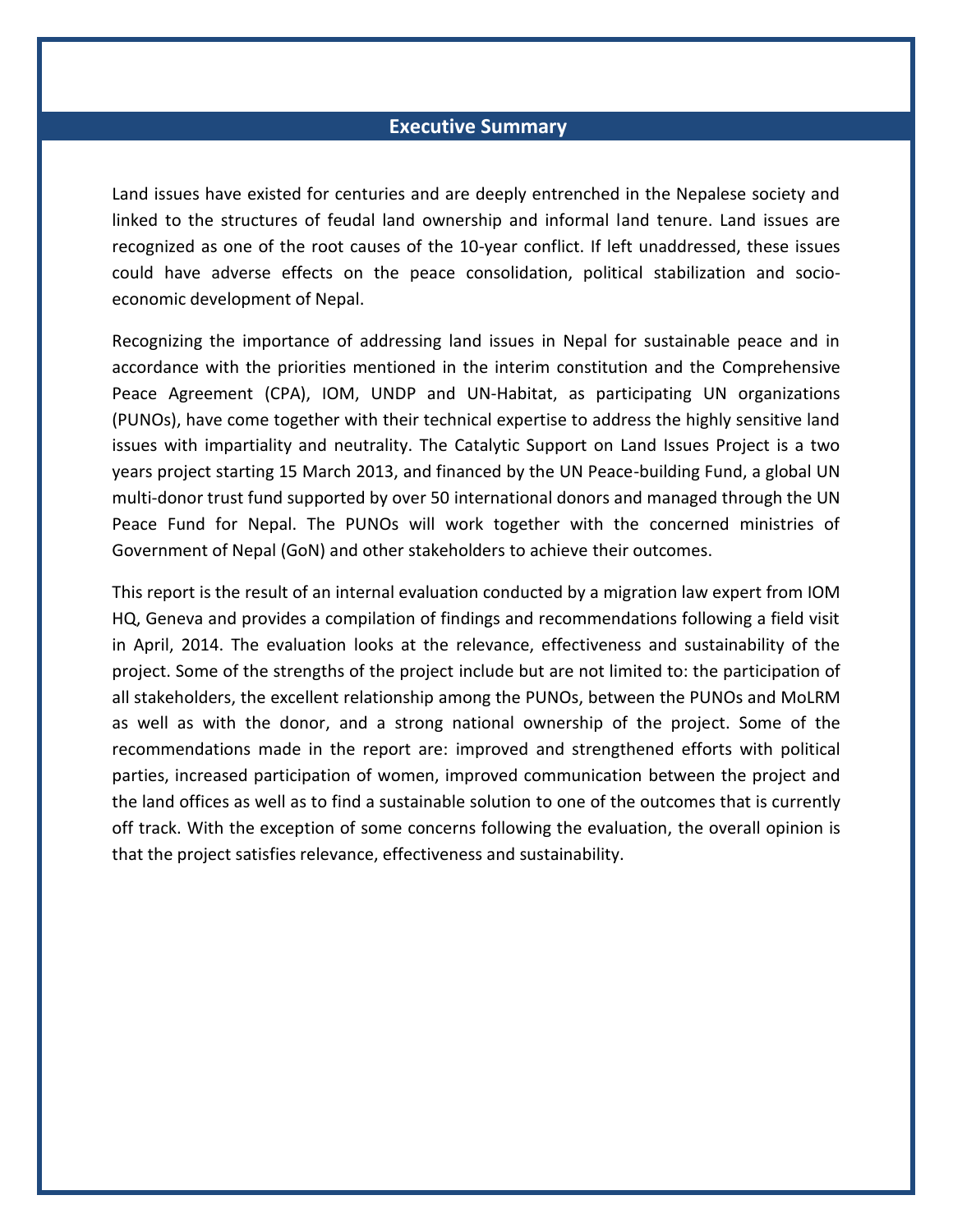#### **Overview of the Project**

Despite the political and democratic progress since the end of the conflict in 2006, Nepal continues to face multiple problems related to land. Exploitation of the landless tillers by land owners, a feudal system of land tenure, and a lack of political commitment and stability are the major factors which have contributed to a disruption of social cohesion within the Nepalese society. Moreover, the lack of automation of necessary land related data and a robust land information system, and knowledge on who has what rights to land and property in the districts, as well as the lack of institutional capacities has exacerbated the problem of land rights and access in Nepal. Finally, the weak institutional capacities in the districts, inability of existing mechanisms to deal with land disputes in a systematic and transparent manner and complex legal framework with more than 60 laws and policies on land, land rights and land use which are often repetitive and contradictory add to the already complex issues surrounding land reform in Nepal.

Recognizing the importance of addressing land issues in Nepal for sustainable peace and in accordance with the priorities mentioned in the interim constitution and the CPA, IOM, UNDP and UN-Habitat have come together with their technical expertise to initiate addressing the highly sensitive land issues.

The project targets several of the issues outlined above and it- aims to: 1, support consensusbuilding among Nepal's leaders to embark on land reform. As the issue is highly politicized and sensitive in the Nepali context, the project has sought to engage with key stakeholders including major political parties with a discrete and careful approach. 2, provide capacity building and technical assistance for Central, District, Village Development Committee and Municipality Level Land Use Implementation Committees to collect and analyze land-related data and prepare Land Use Plans in their prioritized areas in three districts. 3, prepare a draft unified land regulatory framework. The unified and comprehensive regulatory framework drafted will contribute towards the first step of drafting a proposed integrated land act by the GoN. The project through a participatory manner, desk research and stakeholders consultations, identifies gaps, overlaps and contradictions in the legal land regime to eventually produce one conciliated document. 4, assess and enhance land information systems in the three selected districts, and 5, improve capacity to resolve land issues in three target district by ensuring that the land officers are trained on dispute resolution, conflict management and reconciliation mechanisms as well as other important issues such as gender, to enhance capacities to resolve land issues. This will contribute to peacebuilding at the district level.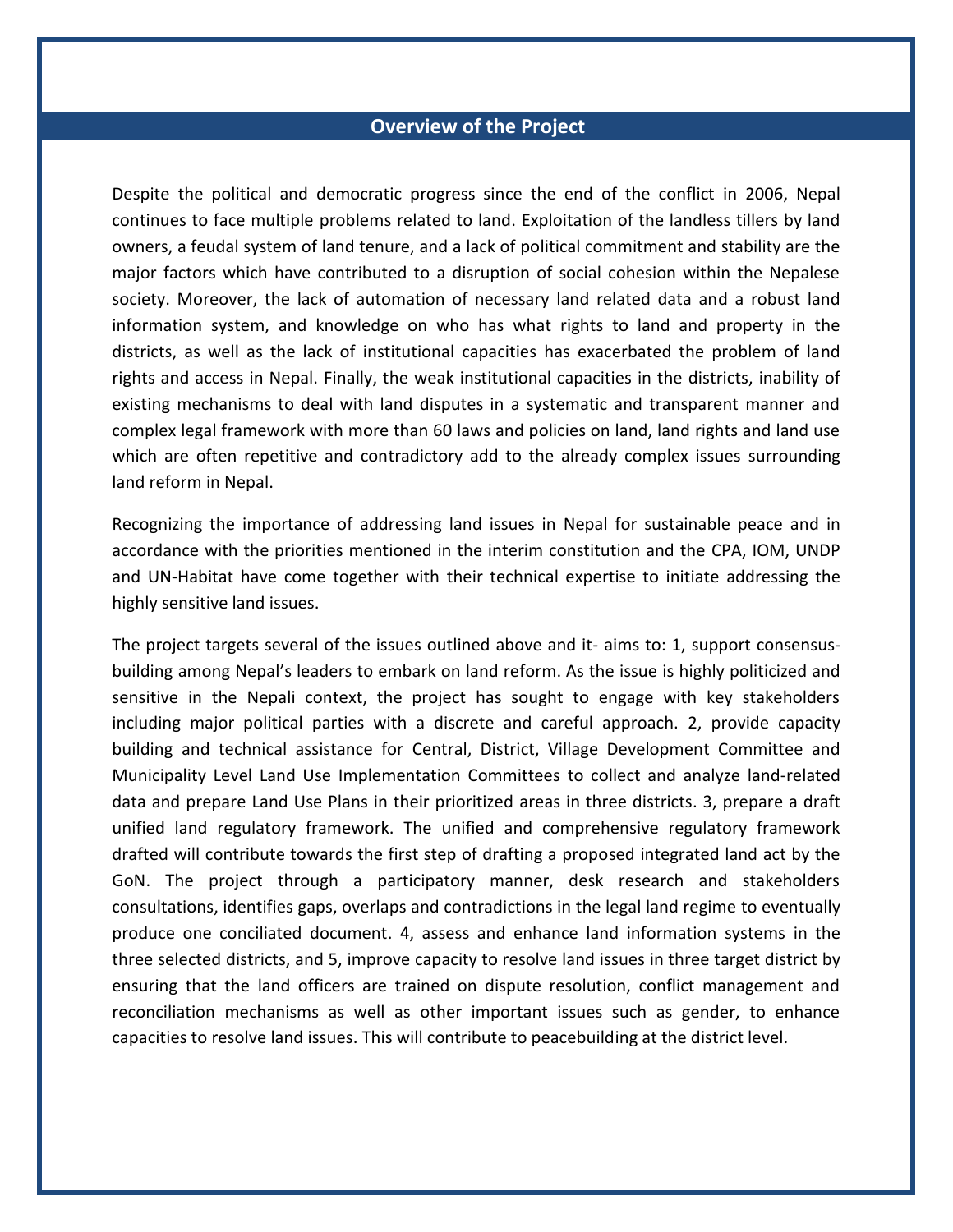## **Objective and Methodology of the Evaluation**

#### **Objective of the evaluation**

This evaluation is a mid-term assessment required by the UNPFN for all projects over US\$500,000. To ensure transparency and receive an external outlook and input on the project, the project team at IOM Nepal chose to request another colleague from IOM's International Migration Law Unit to carry out an evaluation of two IOM project rather than carrying out an self-evaluation. The evaluation focuses on the relevance, effectiveness and sustainability of the project in the current context of Nepal. In preparation for the evaluation ToR was drafted by the project team in consultation with the evaluator. The objectives of the mid-term assessment were to:

- o Reflect on the theory of change in original project proposal and assess whether activities and expected results remain valid;
- o Document lessons learned / good practices with regards to peace-building in Nepal and provide recommendations on how the project's contribution to the peace process could be strengthened, and;
- o Elaborate project's "exit strategies"

In addition, the evaluator was to examine the execution of project activities and achievements against the project's log frame and the UNPBF results framework; assess the project's overall contribution to peace building by preparing Nepal's leaders to progressively resolve land issues and establish mechanisms to facilitate this change; and examine the project's contribution in peace building process in Nepal.

#### **Evaluation Methodology**

#### *Desk review and background research*

In preparation of the evaluation all of the project documents (e.g. result matrix, quarterly and annual progress reports) and other relevant documents (e.g. UNPFN's guidance note on midterm assessments) were reviewed in order to get familiar with the project, identify success and potential weaknesses, and draft questionnaires. These documents were all submitted to the project team in Nepal. In addition, independent research was carried out on the more general situation Nepal following the conflict with a particular focus on issues related to land faced by women and other marginalized groups.

#### *Field visits*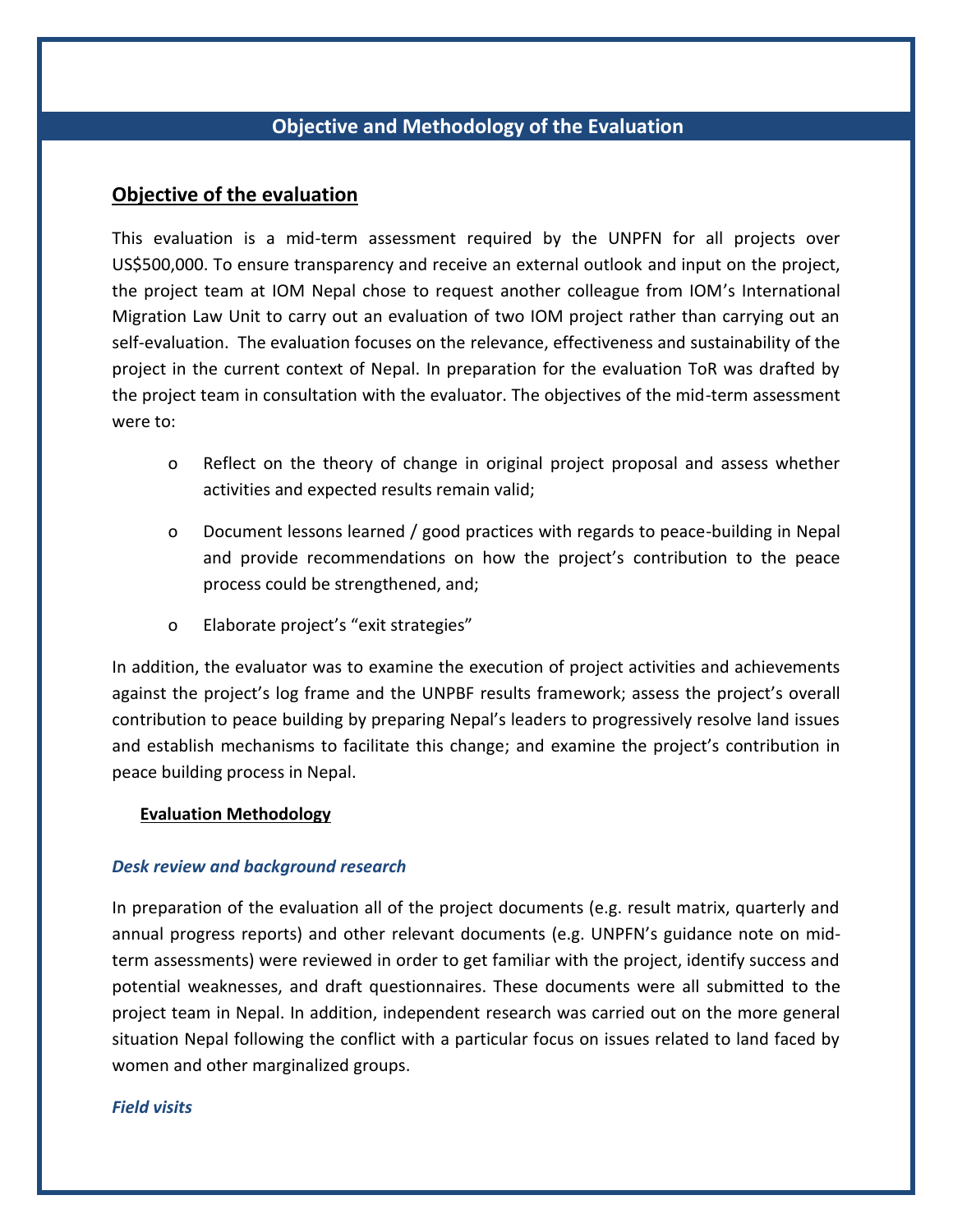Between the 2nd and the 8th of April, 2104, the evaluator travelled from IOM's headquarters in Geneva to Nepal in order to meet with the project team directly as well as conducting structured interviews with the various stakeholders of the project. Individual questionnaires were prepared previous to the fieldwork and later used and adapted – when needed – for all interviews.

#### *Structured interviews with direct and indirect beneficiaries and implementing partners*

During the first day in Nepal, an informal meeting was conducted with the project team including representatives from IOM, UNDP and UN-Habitat as well as with the project's focal point at the Department of Survey. On the following day, the evaluator travelled to Morang and Jhapa together with two colleagues from IOM Nepal, including the Program Coordinator of the project, to meet with representatives from the Land Reform, Survey and Revenue offices in Biratnagar and Belbari as well as with the Land Rights Forum in Belbari. These interviews were held as focus groups in Nepali and interpretation was provided by the colleagues from IOM Nepal. Upon return to Kathmandu interviews were held with the representatives from the National Land Use Project, the Joint Secretary and focal point within MoLRM, the Director of the Nepal Peace Trust Fund (NPTF), and with the donor counterpart. All of these interviews were held in English mainly without any need for interpretation. Additionally, the evaluator sat in during a meeting between the political parties organized by UNDP. This meeting was held in Nepali and interpretation was provided for.

#### *Problems encountered*

The interviews conducted in Morang and Jhapa were for obvious reasons more challenging as they were held in a language that the interviewer does not speak. Nevertheless, the Program Coordinator was very helpful in interpreting and the evaluator managed to gather sufficient information for the evaluation. It is possible that some information was lost in translation, as answers were often summarized in the interest of time.

A problem encountered in Kathmandu was that the Joint Secretary of NPTF only had 15 minutes instead of one hour as scheduled to do the interview and thus the evaluator had to select the most relevant questions and drop other less, yet still relevant, questions.

Additionally, instead of conducting an interview with the political parties, a meeting was organized to demonstrate a typical engagement between the political parties and project, thus no questions could be asked directly to the focal points of the political parties. All this noting that it is a sensitive and complex process to deal with political parties on land issues.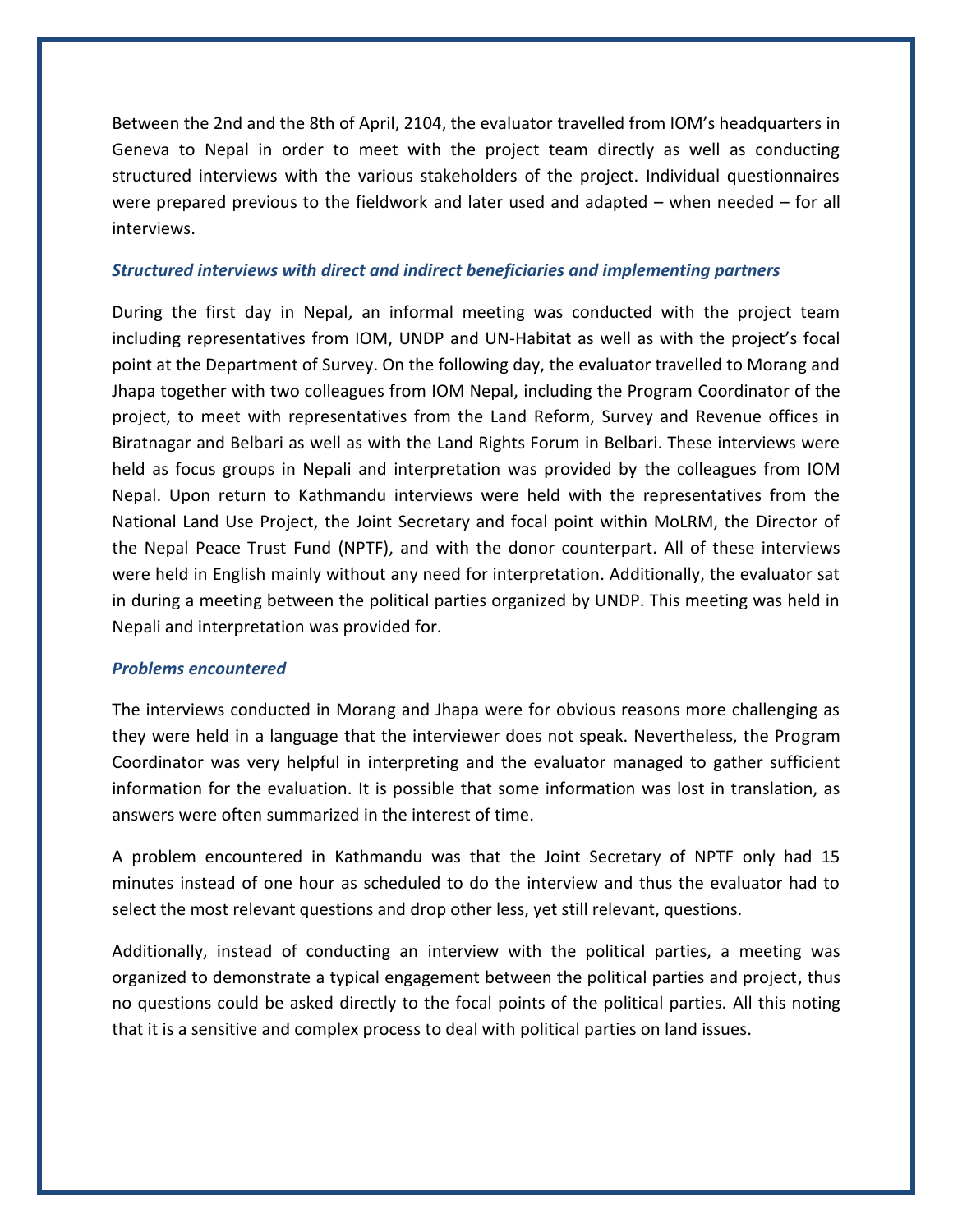#### **Results of the evaluation**

#### **Findings of the Project:**

 $\overline{\phantom{a}}$ 

*Need for Land related project:* Throughout the evaluation it became clear that there was a strong link between the conflict in Nepal and the issues related to land, which was also acknowledged in the CPA.<sup>1</sup> Nevertheless, there are no other projects or programmes which are aimed at facilitating land reform by working with all stakeholders involved from the political parties and MoLRM to local NGOs and victims groups. Although it is clear that two years will not be sufficient in order to bring about a major change in the system, it can certainly lay the ground work and hopefully, if funding is allocated, it can continue and provide support the environment for eventual land reform. The need for the project combined with the fact that no similar projects are currently being implemented gives IOM, UNDP, and UN-Habitat a leading role in this area of peace-building.

*Participatory approach*: Already in the project proposal, the importance of using a participatory approach throughout the project implementation was highlighted. The project has met with various stakeholders such as heads of former land reform commissions, land focal persons of the political parties and major civil society actors to establish and maintain a dialogue on land issues. Additionally the project has sought to involve NGOs such as Community Self Reliance Centre (CSRC), National Land Rights Forum (NLRF) and other local NGOs working on land Rights and land reform in some of the consultations and meetings to discuss land issues. In particular, the project conducted a context analysis exercise in the beginning of the project where NGOs for the first time were able to jointly identify issues with UN agencies. The overall perception from the evaluation is that these activities have provided an environment allowing all stakeholders to participate freely and meaningfully. The project will continue using a participatory approach for future activities. This is likely to benefit the project and is particularly important in relations to the consultations on the draft legal framework.

*Good relationships among PUNOs, with MoLRM as well as with donor counterparts:* It is clear that the liaison among the implementing partners (IOM, UNDP, UN-Habitat) have been productive and successful from the beginning and no apparent issues were identified during the field visit or from the quarterly or annual reports. Furthermore, the relationship between the project implementers and the MoLRM is very good with regular communication and cooperation. Throughout the field visit it was evident that MoLRM is very pleased with the collaboration with IOM, UNDP and UN-Habitat. A good relationship with MoLRM is essential for

<sup>&</sup>lt;sup>1</sup> See para. 3.7. To adopt the policy to implement scientific land reform program by ending feudalistic system of land holding; and para .3.10. To adopt policy to provide land and other economic protection to landless squatters, Kamaiya, Halia, Harwa, Charwa and economically backward section.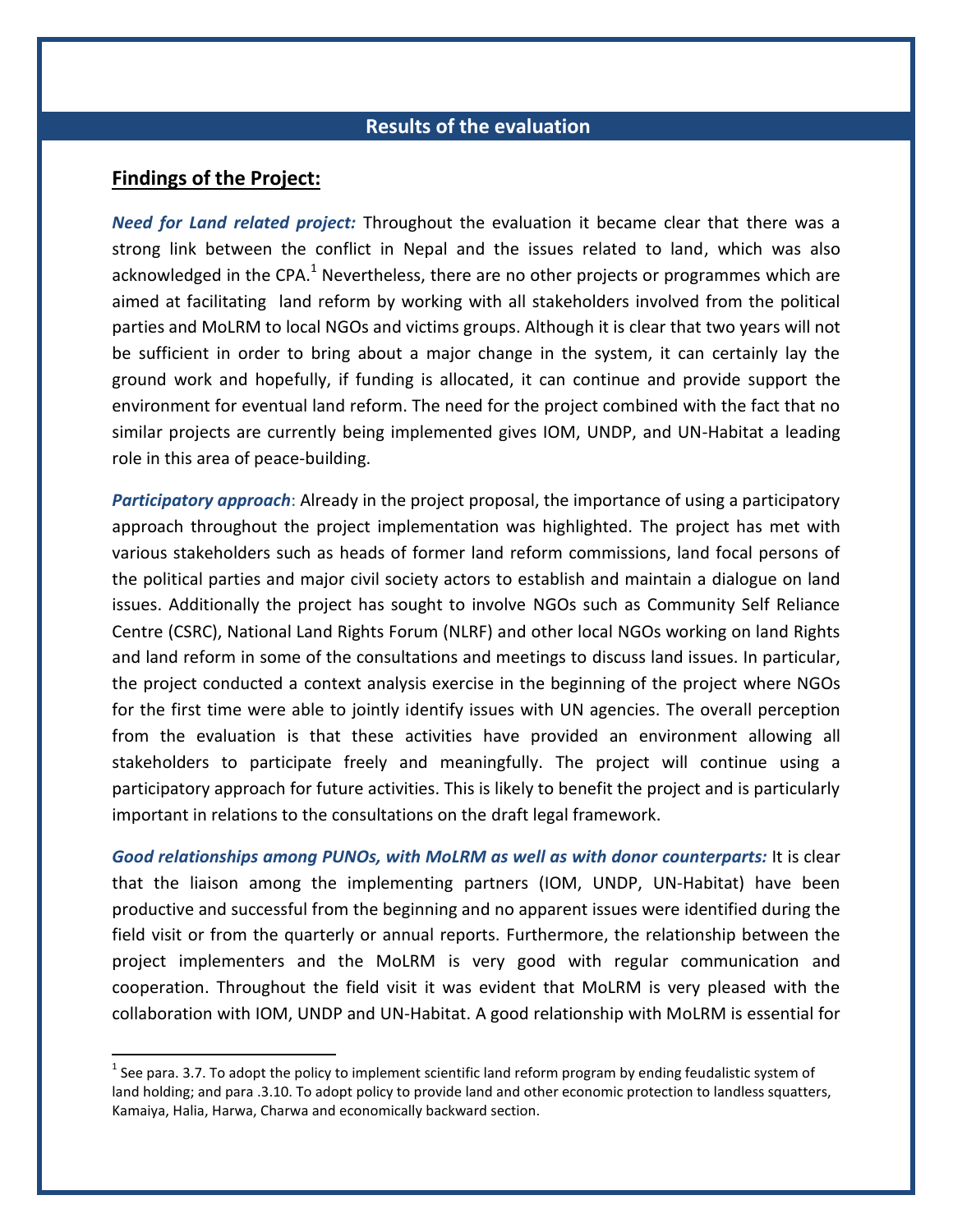the project to reach its results and also increases the chances for the beneficial impact of project to be sustainable. From the outset, the project has also had a successful and constructive relationship with the donor's focal point. This collaborative relationship provides transparency to the project and the guidance from the donor has proven to be highly valuable for the project team.

*PUNOs bring different expertise:* A great strength of the project is that it is implemented by three agencies/organizations with different areas of expertise in relation to peace-building and land programming. This allows the project to comprehensively address the issues related to land by engaging in dialogues with the political parties, supporting legal changes, as well as providing actual technical expertise and capacity building at a district and community level. Furthermore, the fact that IOM, UNDP, and UN-Habitat work together brings a lot of credibility to the project and highlights the importance of finding a sustainable solution to the issues related to land in Nepal.

*Strong national ownership:* The MoLRM has been involved from the beginning of the project and has been consulted throughout the planning and asked to participate in all activities that have taken place up to this point. Additionally, the project aims at facilitating a dialogue and discussion among the political parties as well as involving NGOs and civil society actors working on land rights issues. Involving the national key stakeholders directly in the project strengthens the national ownership of the project, which in turns increases the chances of a long-term and sustainable result of the project.

*An innovative project:* The project is very unique in that it takes on a mediating role and aims at reducing tension by engaging stakeholders in a dialogue about land problems in Nepal. It aims to do so by encouraging discussion among the political parties to find some sort of common ground in relation to the shared terminology and agenda on land. At the same time, the project provides assistance in more practical areas such as support in land use planning as well as compiling the existing relevant legislation in one legal framework. Moreover, the project is pioneering in that it, rather than only interacting at a central national level, interacts with local NGOs at a district level and involving them in the discussion about future land reform. Given the need for a project like this one and the exceptionality of it, it would be unfortunate if the project could not continue as a phase II.

#### **Recommendations**

*Improve and strengthen the efforts with political parties:* As also indicated in the quarterly and annual reports, it is evident that there has not been much progress for the activities under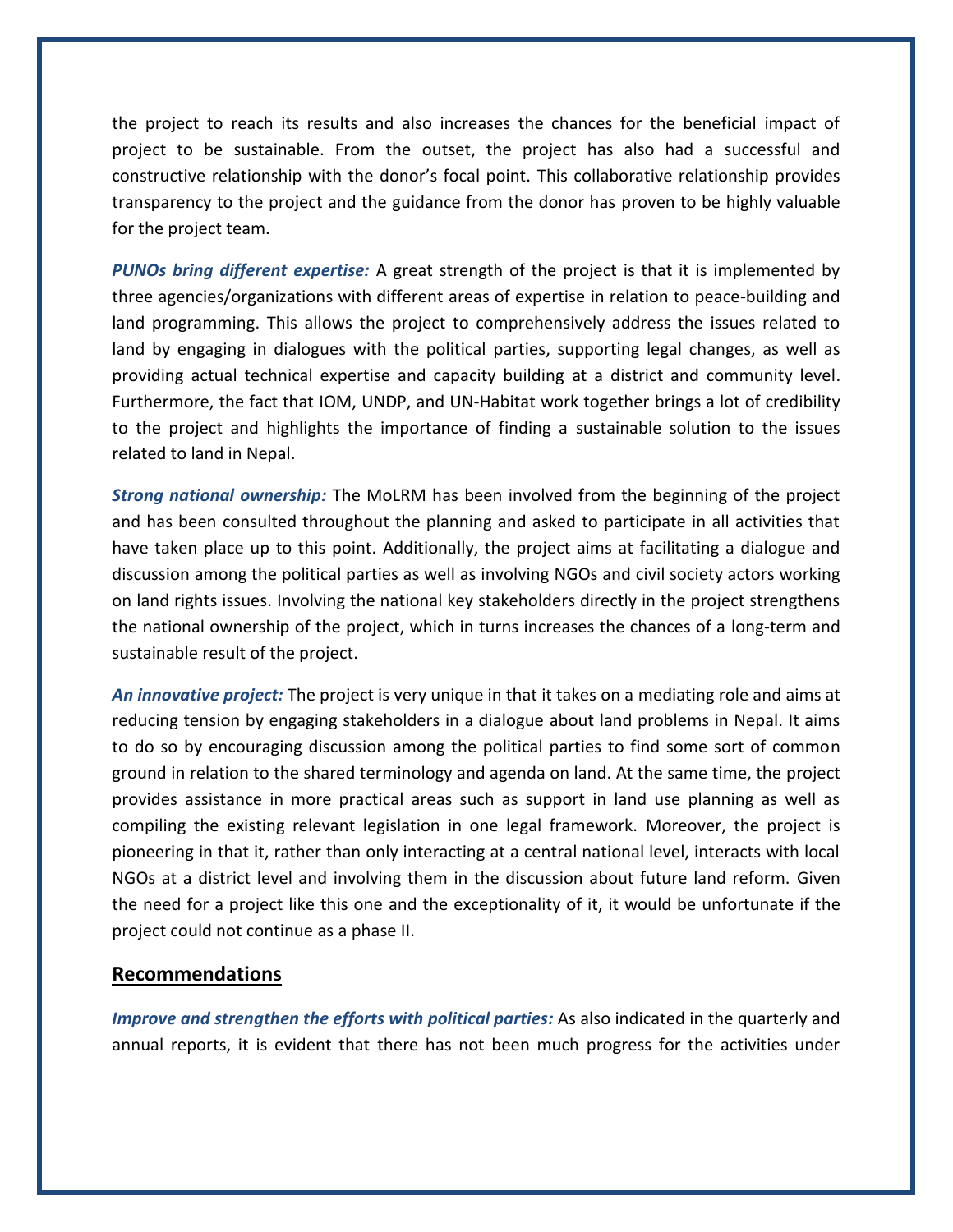outcome 1.<sup>2</sup> This largely was due to the political uncertainty related to the constitutional crisis, and then later in the year due to the November national elections. Despite the fact that, during this time, the situation was very politically sensitive and the project team was asked to pause engagement with the political parties, it would have been beneficial to inform the political parties of the advancement of the project (for instance by emails or newsletters) to keep the land issue on the political agenda. Since then, a public panel discussion seeking to map party positions on land reform issues has been held. Individual meetings with key land focal points from the major political parties and key civil society land experts have been held for their buy in on the project, and to prepare grounds for strategic engagement with the stakeholders, and during the field visits the evaluator sat in on a meeting between the project team and representatives from the political parties.

*Way forward:* It is evident that this outcome is the most challenging one to achieve however, now with new Constituent Assembly members on board it is a good opportunity for the project to involve the policy makers in highlighting the land issues. In order to be able to reach the results under outcome 1, it is important to start organizing more regular meetings with the focal points for the political parties and provide them with concrete points of discussion beforehand to avoid lengthy and repetitive political statements. In relation to output 1.1<sup>3</sup> it would be good to suggest vocabulary and technical terms as a basis for the discussion rather than gathering this from the meetings. It is also suggested that meeting reports are produced after each meeting in order to analyse the areas where agreement could be possible

and where more discussion is needed. These reports will also assist in keeping the following meetings on track and prevent to discuss the same issues twice. Although acknowledged that these issues have to be dealt with in a sensitive manner, there also has to be more concrete action taken and more pressure needs to be put on the political parties in order for this outcome to be achieved by the end of this project.

*Increase participation of women and strengthen the gender perspective:* From the result matrix it is apparent that real efforts have been made by the project to involve women in the project and the result matrix was revised in order to be more gender sensitive. Additionally, the project has actively sought the opinions and views of women. Nevertheless, the ratio of men participating in the activities of the project has been

 $\overline{\phantom{a}}$ 



Focus group with the Land Rights Forum in Belbari, April, 2014.

 $^2$  Outcome 1: Nepal's leaders have agreed on a set of principles to embark on national land reform.

 $3$  Output 1.1: Nepal's leaders have developed shared vocabulary on land and property issues that contributes to the national implementation plan for land reform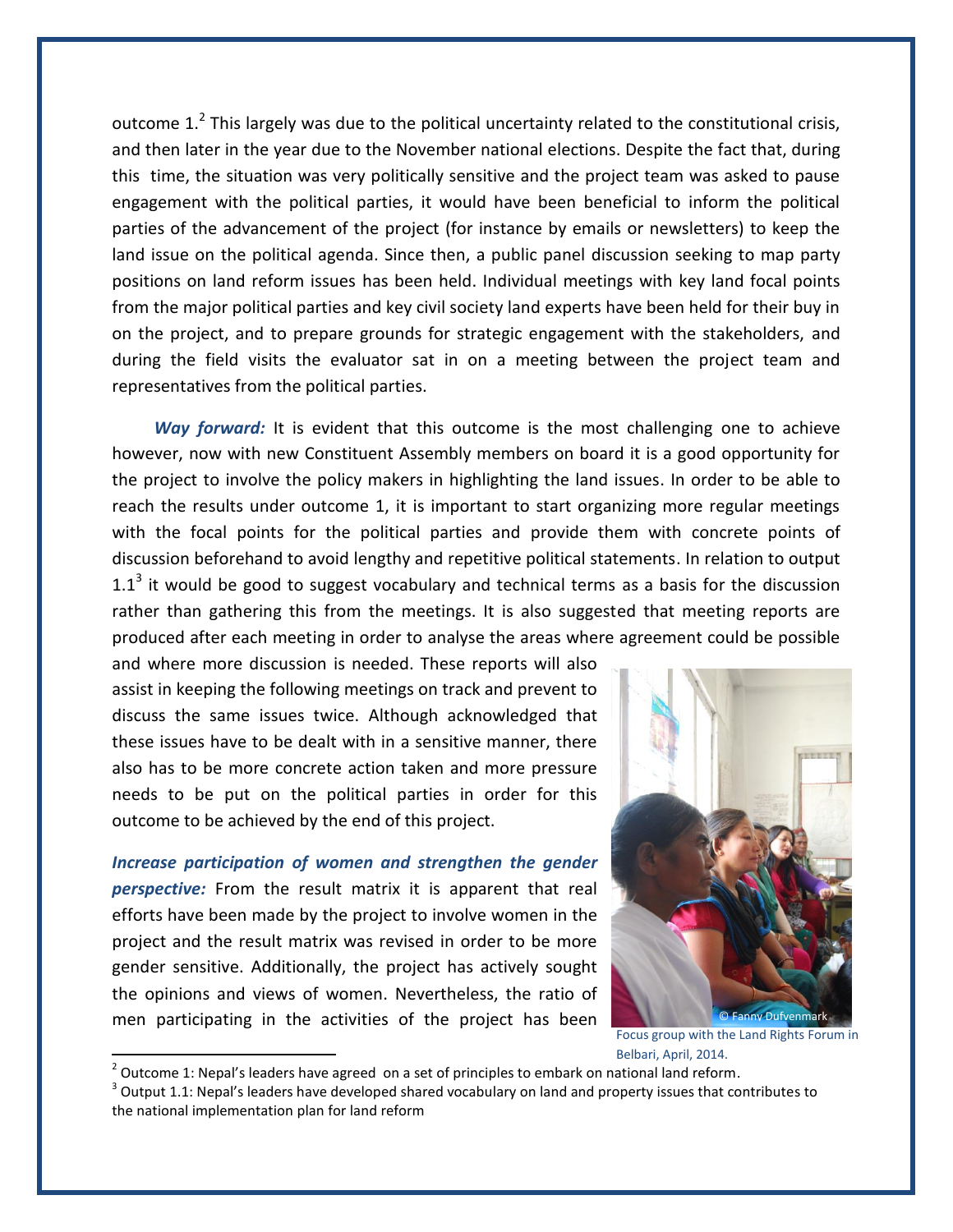consistently and significantly higher than women. For many of the outcomes and outputs of this project, it will be necessary to involve various groups of women into the consultations in order to identify their particular issues and needs in relation to land depending on other grounds than sex, e.g. caste, ethnic groups etc. This will be particularly important for the drafting of the legal framework because if it is not addressed in the draft produced by the project it is unlikely that it will ever be included in the legal framework.

*Way forward:* Continue to make real efforts to include as many women as possible for the consultations. Some measures that could increase the participation of women are: inform the potential participants well ahead so that they can make arrangements, provide childcare during the consultations or meetings to assist the women who cannot leave their children back home. For the legal framework, make sure that the consultant asks for input from NGOs, CSOs and local groups working on issues that women face in relation to land and that they are involved in the drafting and not just during the consultations. Even though outcome  $3^4$  can be seen as a purely technical assistance activity, it is vital that this process is gender sensitive as the framework can directly address the land-related issues women and marginalized groups face and provide them with legal protection.

*Find a solution for outcome 4:* As indicated in the annual report, the activities under outcome  $4<sup>5</sup>$  have had to stop as there has been a delay in the implementation of SOLA by the MoLRM and it is now uncertain as to which MIS will be used. One option suggested by the MoLRM is to try two of these (LRIMS and SOLA) simultaneously to see which one is best. However, not only will this option be confusing for the staff of the land offices but it will also be duplication of resources. If a solution is not found to this problem it is very likely that is will have a negative impact on the project.

*Way forward:* Continue communicating with the MoLRM about the issue but inform them that a decision has to be made in the next few months about whether or not this outcome should be revised. If the outcome is changed completely there may be a good idea to allocate some of the budget to outcome  $5^6$  and conduct more trainings as it became clear during the interviews that many of the stakeholders found these trainings to be extremely useful. In addition, provide training not only for the district officials but go back to the original idea suggested in the project proposal and provide training for Local Peace Committees (LPCs), the Women Development Office (WDO), the District Administration Office (DAO) as well as for CSOs and NGOs. The modules would obviously have to be modified but if the project could

 $\overline{\phantom{a}}$ 

<sup>&</sup>lt;sup>4</sup> Outcome 3: Draft unified land regulatory framework adopted

<sup>&</sup>lt;sup>5</sup> Outcome 4 : Land information systems in three districts assessed and enhanced

 $^6$  Outcome 5: Improved capacity to resolve land issues in the three target districts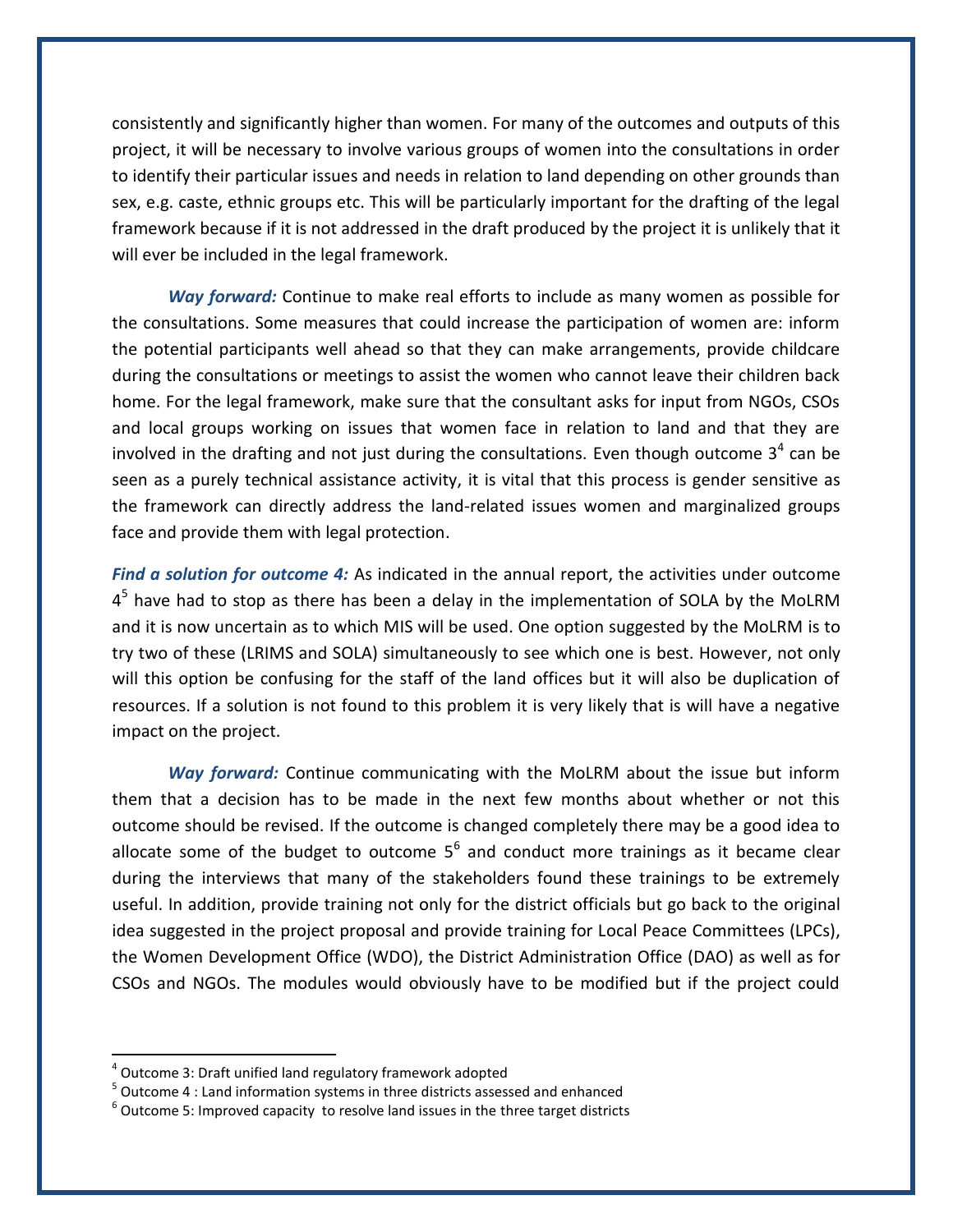further empower CSOs, NGOs and victims groups that would be highly beneficial for the indirect beneficiaries to the project.

*Improve communication with the Land Offices:* During the field visit it became evident that there was some gap in the communication between the District Land Offices and the MoLRM about the project and some of them had very limited knowledge about how the project will benefit them. As these offices are implementing partners to the project it is essential that they are informed and updated about the project and its activities in order for the project to be successful and sustainable.

*Way forward:* Try to keep a regular and more frequent communication with the relevant district land offices even when there are not many updates to brief them about so that they feel more included in project. As one of the problems that the Land Offices experience is the transfer of staff it is important that the project team provides easily accessible information about the project for new staff coming into the land offices e.g. brochures or info notes. Please note however that this information has to be easy to understand for outsiders and should provide information about the relevant parts of the project for the land offices only.



Land Survey and Revenue Offices in Belbari, April, 2014. © Fanny Dufvenmark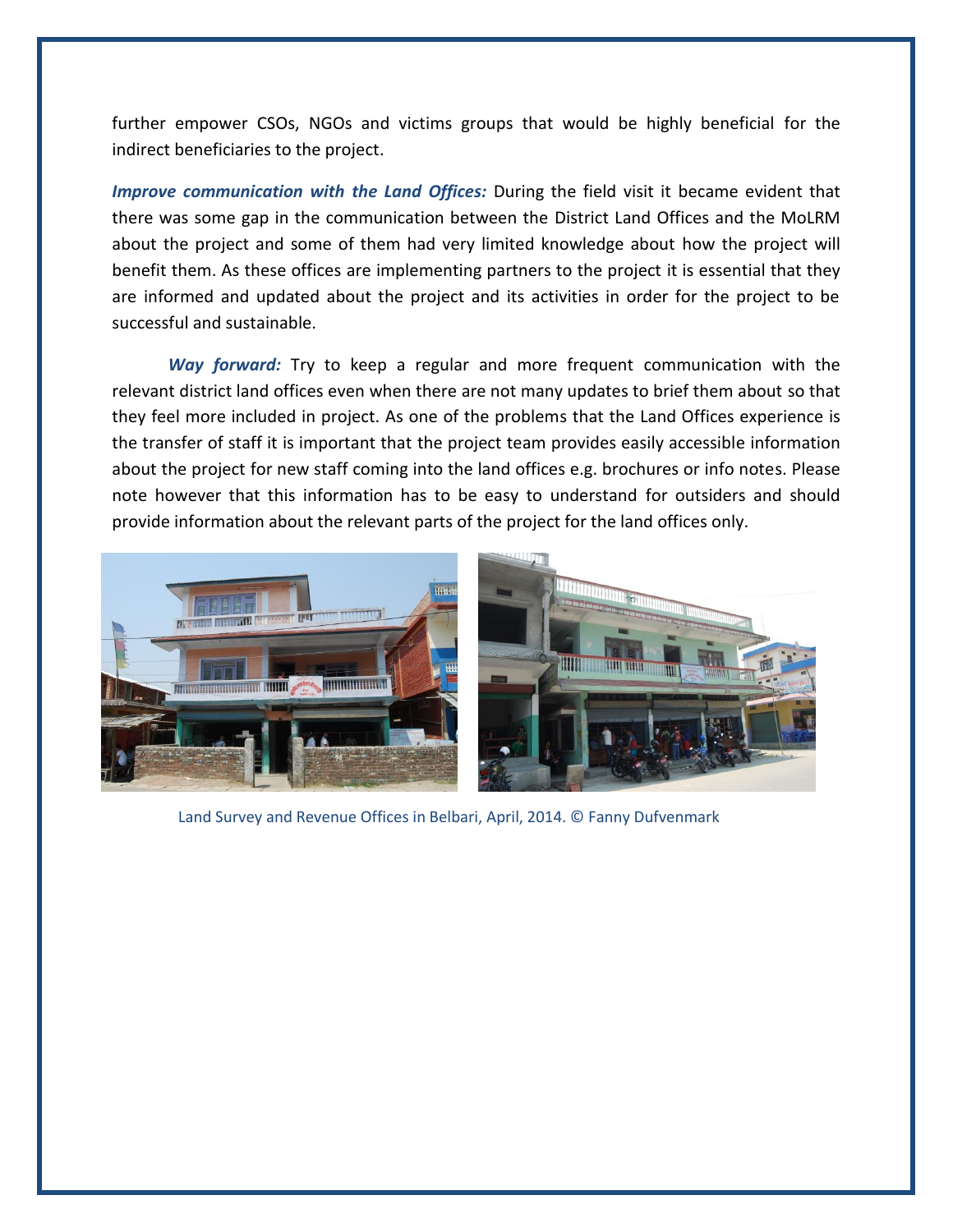#### **Conclusion: Relevance, Effectiveness, Sustainability**

The definitions of relevancy, effectiveness, and sustainability are those used by the Development Assistance Committee within the Organization for Economic Cooperation and Development (OECD-DAC)

#### *Relevance*

*"The extent to which the objectives of a development intervention are consistent with beneficiaries" requirements, country needs global priorities and partners" and donors" policies."* 

Considering that land was a central feature of Nepal's decade-long conflict it is obvious that this is an issue that has to be dealt with as part of the peace building process in the country. In that context, the overall objectives<sup>7</sup> of the project are highly relevant. Moreover, the project addresses some of the main areas of concern in relation to land in Nepal, as for example the lack of political agreement and insufficient will among the main parties on land reform, little and inadequate quality of official data on land, contradictory and complex regulatory framework, and the lack of capacity to deal with disputes over land. As the project targets all of these problems rather than focusing on a particular one, it addresses the needs of the country in a comprehensive and holistic manner.

The only part of the project where relevance is questioned is the activities in relation to SOLA. What is also missing in relation to this outcome is a capacity building activity for using the new system. It became evident from the interviews that any modernization of the system must include training on how to use the new system. It is thus highly recommended that there is phase two to actually implement and roll out SOLA further in additional districts in order any include further capacity building activities.

#### *Effectiveness*

 $\overline{a}$ 

*"The extent to which the development intervention's objectives were achieved, or are expected to be achieved, taking into account their relative importance."* 

As mentioned above, there are definitely concern about the progress in relation to outcome 1 and whether or not this will be achievable by the end of the project. Nevertheless, more progress has been made this year and the project team has a concrete

 $^7$  UNPFN Strategic Outcome: Nepal's leaders are prepared to develop a national transition plan for implementation of land reform and property return; and, Project Peace-Building Impact: Contention over land reform and land management issues reduced at the national and district levels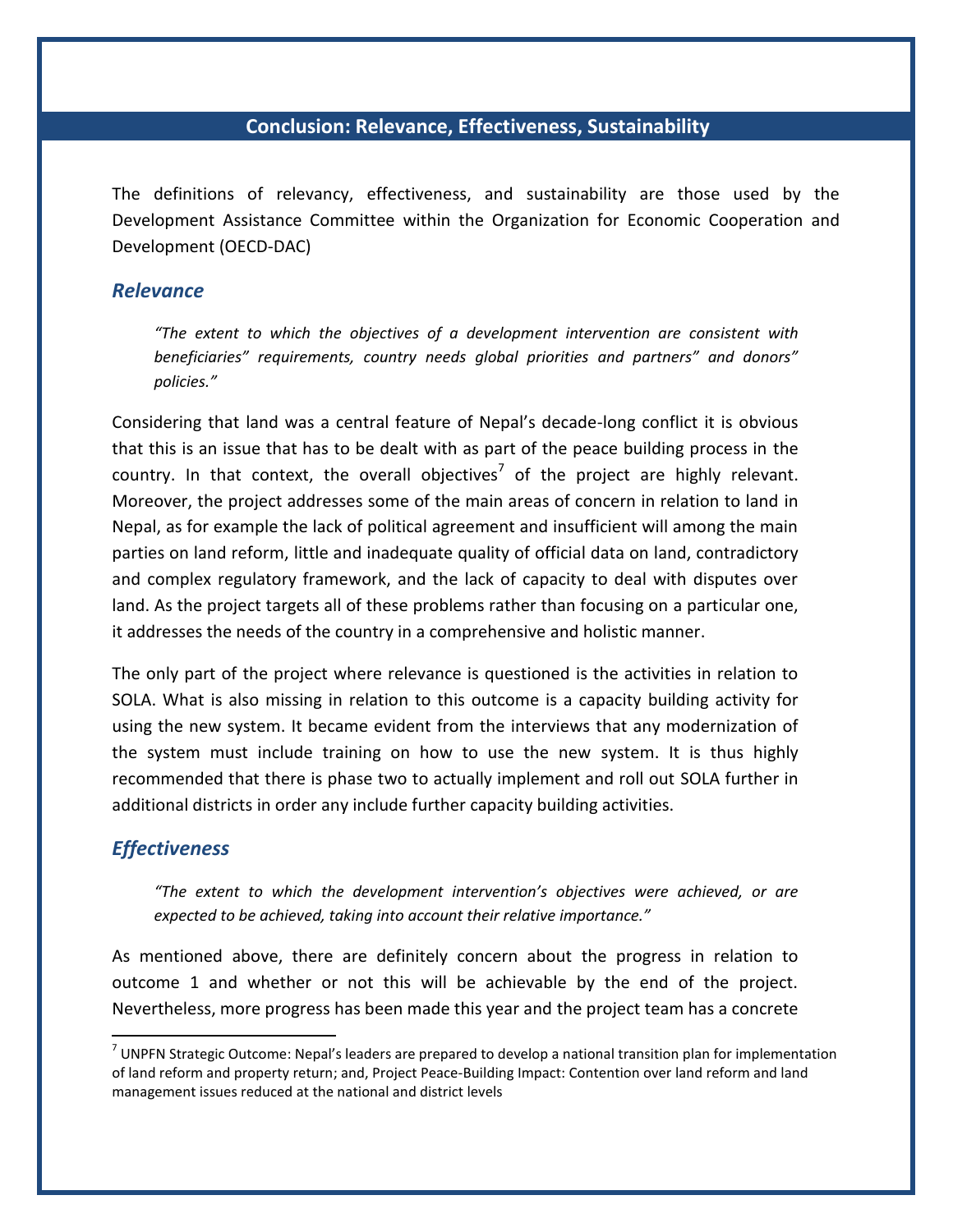plan for the next year on how to engage with the political parties. As many of the issues related to land are very politicized and sensitive, this outcome is clearly the most challenging part of the project. Nevertheless, without a commitment from the political leaders it is highly unlikely that the project will be able to eventually reach its Strategic Outcome: *Nepal's leaders are prepared to develop a national transition plan for implementation of land reform and property return*.

One part of the project that has so far not been effective is outcome  $4^8$  for the reasons already mentioned above. At this point, it is difficult to see how this can be achieved so it is suggested that the outcome is revised.

For all of the other outcomes, despite slight delays due to external factor, they are on track and as long as all of the national counterparts respect the deadlines so that the project team can go ahead and organize the various activities for the project, there are no reasons, except those mentioned, for why this project would not achieve its results on time.

#### *Sustainability*

 $\overline{\phantom{a}}$ 

*"The continuation of benefits from a development intervention after major development assistance has been completed. The probability of continued long-term benefits. The resilience to risk of the net benefit flows over time."* 

From all of the stakeholder interviews it is very clear that the issue of land reform and property return has to be resolved before any peace process in Nepal can be sustainable and as already mentioned, this project certainly targets some of important aspects of land reform. However, it is not realistic to believe that two years will be sufficient for the project to provide sustainable benefits as land related issues are diverse and have been a problem in Nepal for centuries. The project definitely has the potential to bring about great change if it continues to support land reform as a phase II. Considering the political instability in Nepal and the sensitivity of these topics it would be important to continue the assistance to GoN to ensure that a transparent and just land reform takes place eventually. For example, to work towards a consensus among the political parties in relation to land can of course have a very positive and sustainable impact for a land reform in the future. However, this consensus may be at risk of coming to an end after the project unless there is still an organization or a mechanism that continues to facilitate a dialogue to maintain the consensus. Similarly for the regulatory legal framework, the project has just been asked to deliver the draft. As with all activities related to drafting legislation and policy, it is impossible to measure the potential sustainability of these activities. The draft could have a great sustainable impact if it is adopted and implemented however it is beyond the

 $^8$  Land information systems in three districts assessed and enhanced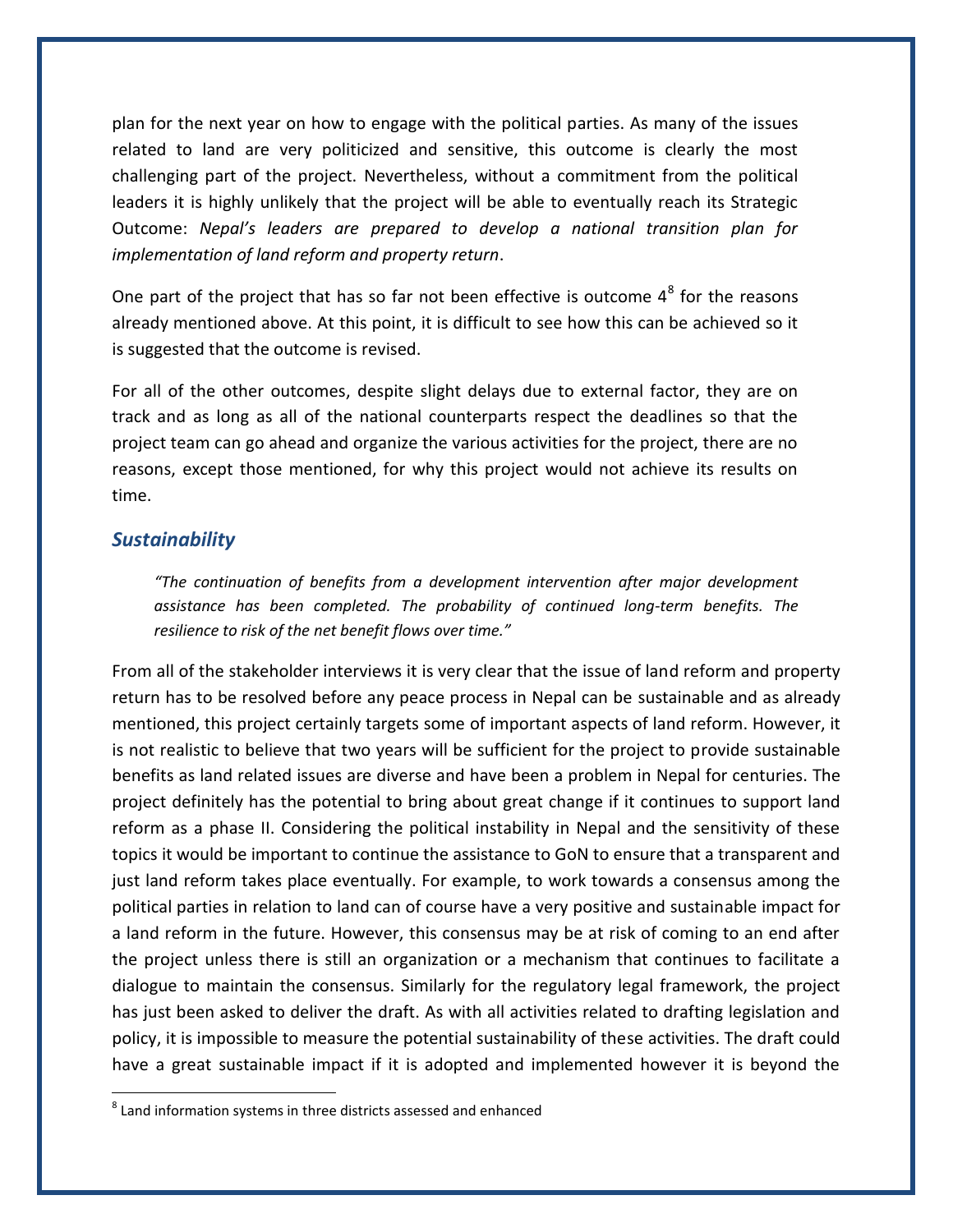control of the project and the draft may never be adopted and/or it may be changed to the extent that it does not correspond to the draft produced by the project. For the 24 month period of the project, the capacity building activities under both outcome  $2^9$  and outcome  $5^{10}$ are likely to be the undertakings that deliver the most sustainable beneficial impact as they directly deal with the beneficiaries who in turn will hopefully continue to apply what they have learnt. In order to increase the sustainability of these activities, it would be suggested to do more ToT activities.

 $\overline{a}$ 

<sup>&</sup>lt;sup>9</sup> Central, District, Village Development Committee and Municipality level Land Use Implementation Committees collect and analyze related data and prepare Land Use Plans in their prioritized areas in three districts  $10$  Capacity of institutions to reduce land issues strengthened and awareness for women's issues related to land increased through trainings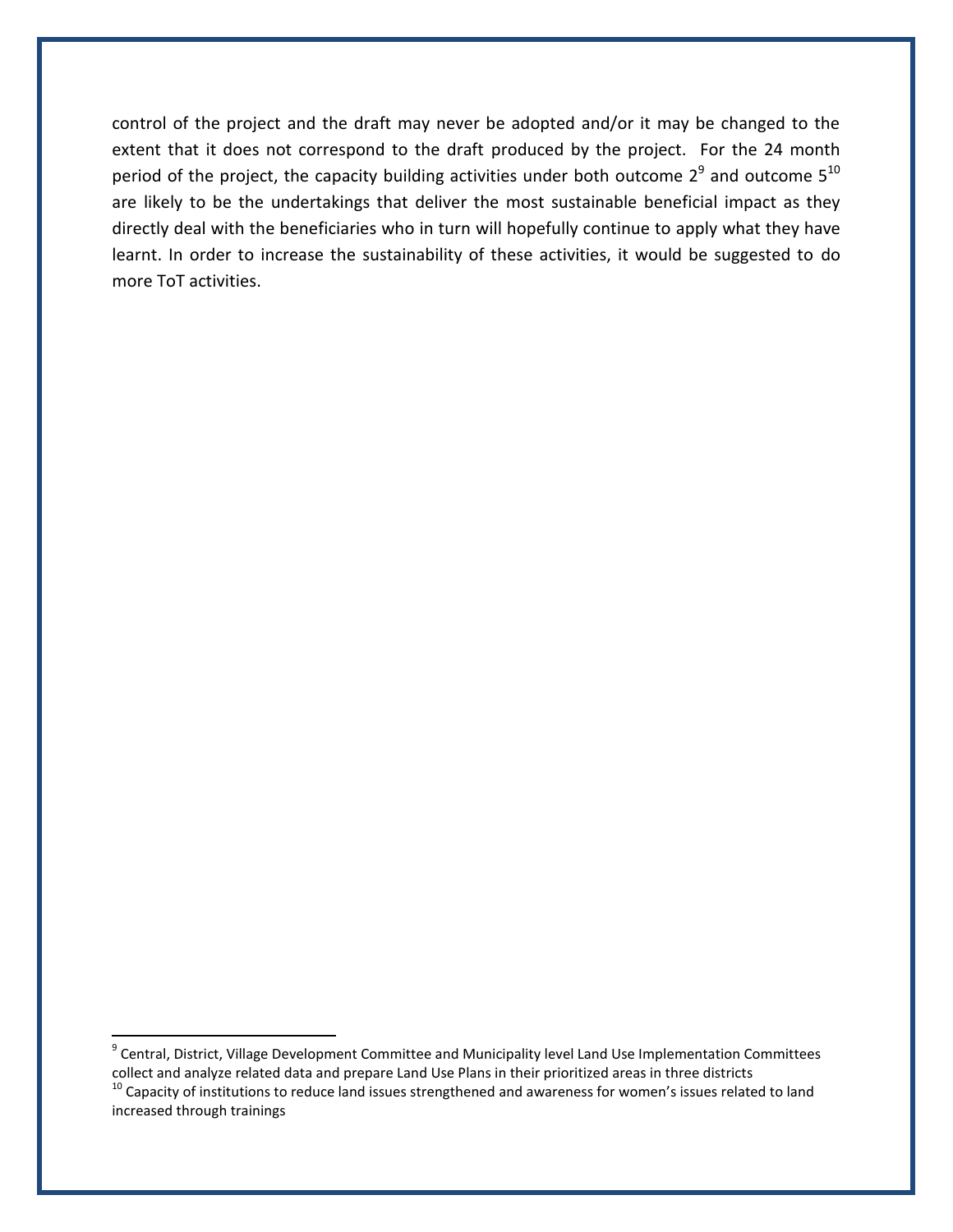## **ANNEX II: Terms of Reference for the Evaluation**

#### **International Organization for Migration**

#### **Internal Mid Term Assessment**

Role: To assess the "**Catalytic Support on Land Issues**" Project. Duration: 7 working days

#### **Background**

A decade-long conflict in Nepal ended in November 2006 with the signing of a Comprehensive Peace Agreement (CPA) between the Maoists and the Government of Nepal. Despite the political and democratic progress since the end of the conflict, Nepal continues to face multiple land issues. Land issues have existed for centuries and are deeply entrenched in the Nepalese society and linked to the structures of feudal land ownership and informal land tenure. Land issues are recognized as one of the root causes of the 10-year conflict. If left unaddressed, these issues could have adverse effects on the peace consolidation, political stabilization and socio-economic development of Nepal.

Recognizing the importance of addressing land issues in Nepal for sustainable peace and in accordance with the priorities mentioned in the interim constitution and the CPA, IOM, UNDP and UN Habitat have come together with their technical expertise to address the highly sensitive land issues with impartiality and neutrality. With financial support from the United Nations Peacebuilding Fund (UNPBF), the joint project *Catalytic Support on Land Issues* was launched in March 2013 with an aim to unpack land issues in small steps that are not particularly contentious and ultimately lead to a holistic and meaningful future land reform.

#### **Organizational Context**

Under the direct supervision of the Chief of Mission of IOM and Program Coordinator, the evaluator will be responsible for the internal mid-term assessment of the "*Catalytic Support on Land Issues"* project, including assessing and examining the achievements, results under the project till date and their contribution to the peace-building process in Nepal. During the assignment, the evaluator will work closely with the staff of IOM, UNDP and UN Habitat in Kathmandu.

#### **Objectives of Mid Term Assessment**

- Reflect on the theory of change in original project proposal; assess whether activities and expected results remain valid
- Document lessons learned / good practices with regards to peace-building in Nepal and provide recommendations on how the project's contribution to the peace process could be strengthened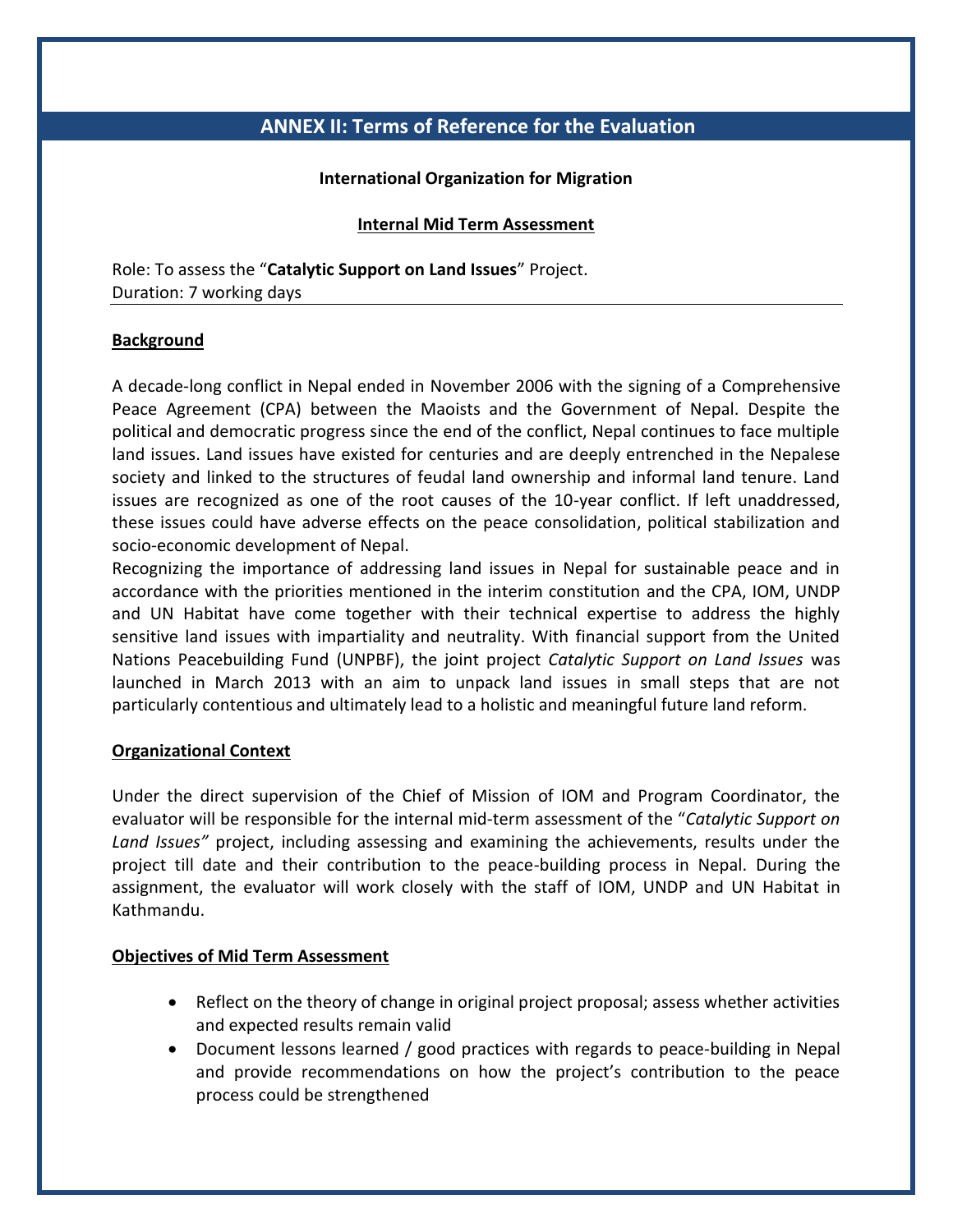Further elaborate project's 'exit strategies'

#### **Duties and Responsibilities**

The main duties of the consultant will include:

- Examine the execution of "*Catalytic Support on Land Issues"* project activities and achievements against the project's log frame and the UNPBF results framework;
- Assess the project's overall contribution to peace building by preparing Nepal's leaders to progressively resolve land issues and establish mechanisms to facilitate this change. This assessment will be conducted using the following analytical frameworks: the results framework and UNPBF Performance Management plan;
- Assess overall performance of the *Catalytic Support on Land Issues* project in terms of technical, financial management and its processes;
- Analyze the project's contribution to the following three areas:
	- 1. Strategic Contribution to peace-building in Nepal
	- 2. Approach to peace-building
	- 3. Complementarity to national mechanisms and priorities

#### **Expected Output**

- A draft of the internal mid-term assessment report, including an executive summary and recommendations (electronic version);
- A final report to be presented to IOM Nepal. The report should make a clear distribution between findings, conclusions and recommendations and it should be between no more than 10 pages excluding annexes.

#### **Methodology**

- Field visit
- Structured interviews with beneficiaries
- Interview/ meetings with key stakeholders and partners
- Desk review of project documents and other relevant literature.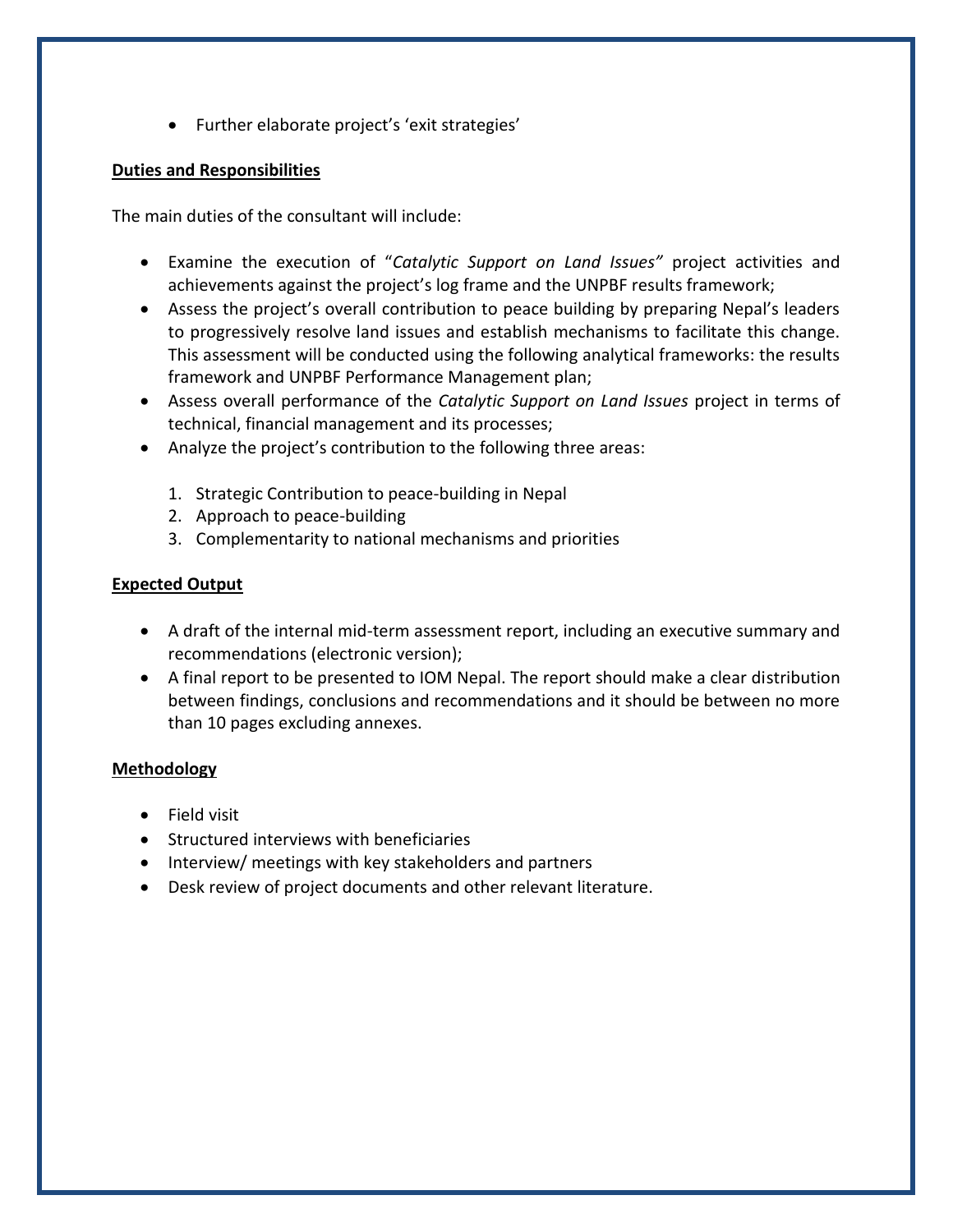## **ANNEX III: Questionnaires**

## **Questionnaire for Project Team IOM**

| <b>Introduction</b>                            |  |
|------------------------------------------------|--|
| $\bullet$ Could you please introduce yourself? |  |
| • What is your role in the project?            |  |

| <b>Outcome 3</b><br>Draft unified land regulatory framework adopted                                                                                                                                                                                 |  |
|-----------------------------------------------------------------------------------------------------------------------------------------------------------------------------------------------------------------------------------------------------|--|
| • Has someone been hired as a legal consultant?<br>• If yes, who has been hired?<br>• Do you think that the selection process was fair<br>and transparent?                                                                                          |  |
| • What was the reason for the delay in hiring the<br>legal consultant?<br>• Has this had a negative impact on the<br>achievement of outcome 3?<br>• In your opinion was this negative impact<br>mitigated by a solution implemented by the<br>team? |  |

| Output 3.1<br>Comprehensive and integrated draft regulatory framework on land prepared                                                                                                                                                                             |  |
|--------------------------------------------------------------------------------------------------------------------------------------------------------------------------------------------------------------------------------------------------------------------|--|
| • Have some of the technical consultations with<br>relevant stakeholders including women for the<br>development of the legal framework taken<br>place?                                                                                                             |  |
| • How are these distinguished from the<br>workshop?                                                                                                                                                                                                                |  |
| . How will you/have you ensured that relevant<br>stakeholders include women?<br>• Who are the women that you are targeting and<br>how do you ensure that the environment is<br>enabling and that they can express themselves<br>freely during these consultations? |  |
| • How do you ensure that the most marginalized<br>groups (e.g women from rural areas) can<br>participate in these consultations?                                                                                                                                   |  |

| Outcome 4                                                         |  |
|-------------------------------------------------------------------|--|
| Land information systems in three districts assessed and enhanced |  |
| $\blacksquare$ • In your last annual report you reported that you |  |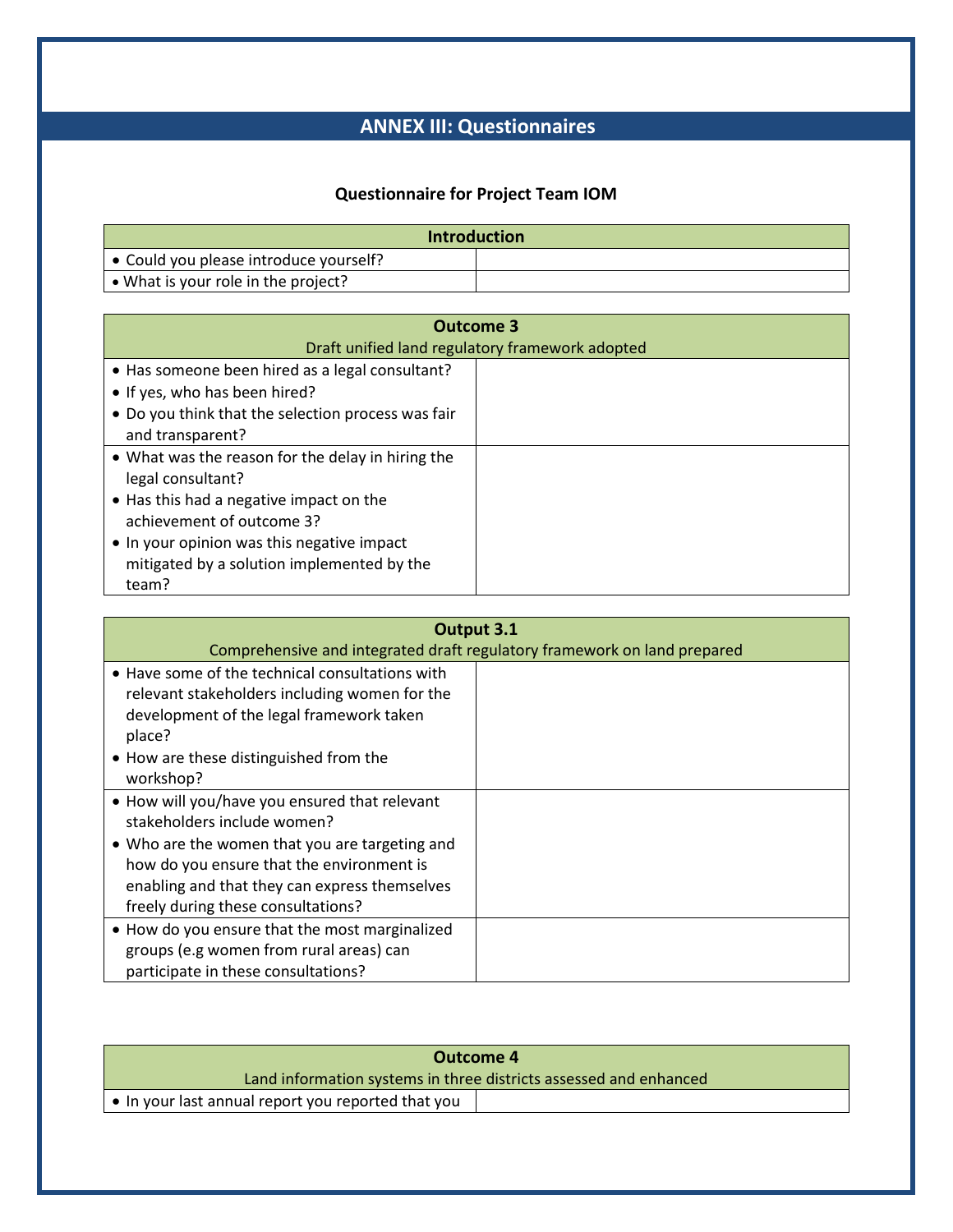| were off track with this outcome, how has this<br>been addressed and has it improved? (are more<br>of the outputs on track?) |  |
|------------------------------------------------------------------------------------------------------------------------------|--|
| • Do you foresee any problems with the GoN<br>piloting two MIS (SOLA and LRMIS)?                                             |  |

| <b>Outcome 5</b><br>Improved capacity to resolve land issues in the three target districts                                                                        |  |  |
|-------------------------------------------------------------------------------------------------------------------------------------------------------------------|--|--|
| Output 5.1<br>Capacity of institutions to reduce land issues strengthened and awareness for women's issues related to<br>land increased through trainings         |  |  |
| • The baseline in the matrix only mentioned low<br>level about land issues but what was the level of<br>understanding of women's issues and was this<br>assessed? |  |  |
| • Why was it decided to possibly involve Land<br>Management Training Centre as a collaborator<br>• Why would this be beneficial?                                  |  |  |
| • Of the 200 officials that you are planning to<br>train, how many do you expect to be women?                                                                     |  |  |

| <b>UNPFN</b>                                         |  |
|------------------------------------------------------|--|
| • What were the reasons for the changes in the       |  |
| result matrix?                                       |  |
| • Do you feel like the new matrix better reflect the |  |
| strategic peace building impact/outcome and          |  |
| theory of change?                                    |  |

| General                                                        |  |
|----------------------------------------------------------------|--|
| • How would you assess the collaboration among                 |  |
| the various agencies?                                          |  |
| How would you assess your collaboration and<br>٠               |  |
| communication with the Nepalese                                |  |
| government?                                                    |  |
| How would you assess their involvement in the<br>$\bullet$     |  |
| implementation?                                                |  |
| In particular if you are responsible to deal with<br>$\bullet$ |  |
| one particular ministry or Governmental entity?                |  |
| Do you feel that, to date, all stakeholders are<br>$\bullet$   |  |
| on board to discuss Land Reform issues in                      |  |
| Nepal? (Outcome 3 in A.R states mixed opinions                 |  |
| related to the legal framework within MoLRM)                   |  |
| Do you feel like the current partnerships will<br>$\bullet$    |  |
| allow land reforms to be sustainable in the long               |  |
| term?                                                          |  |
| Are these partners ready for an hand-over in a                 |  |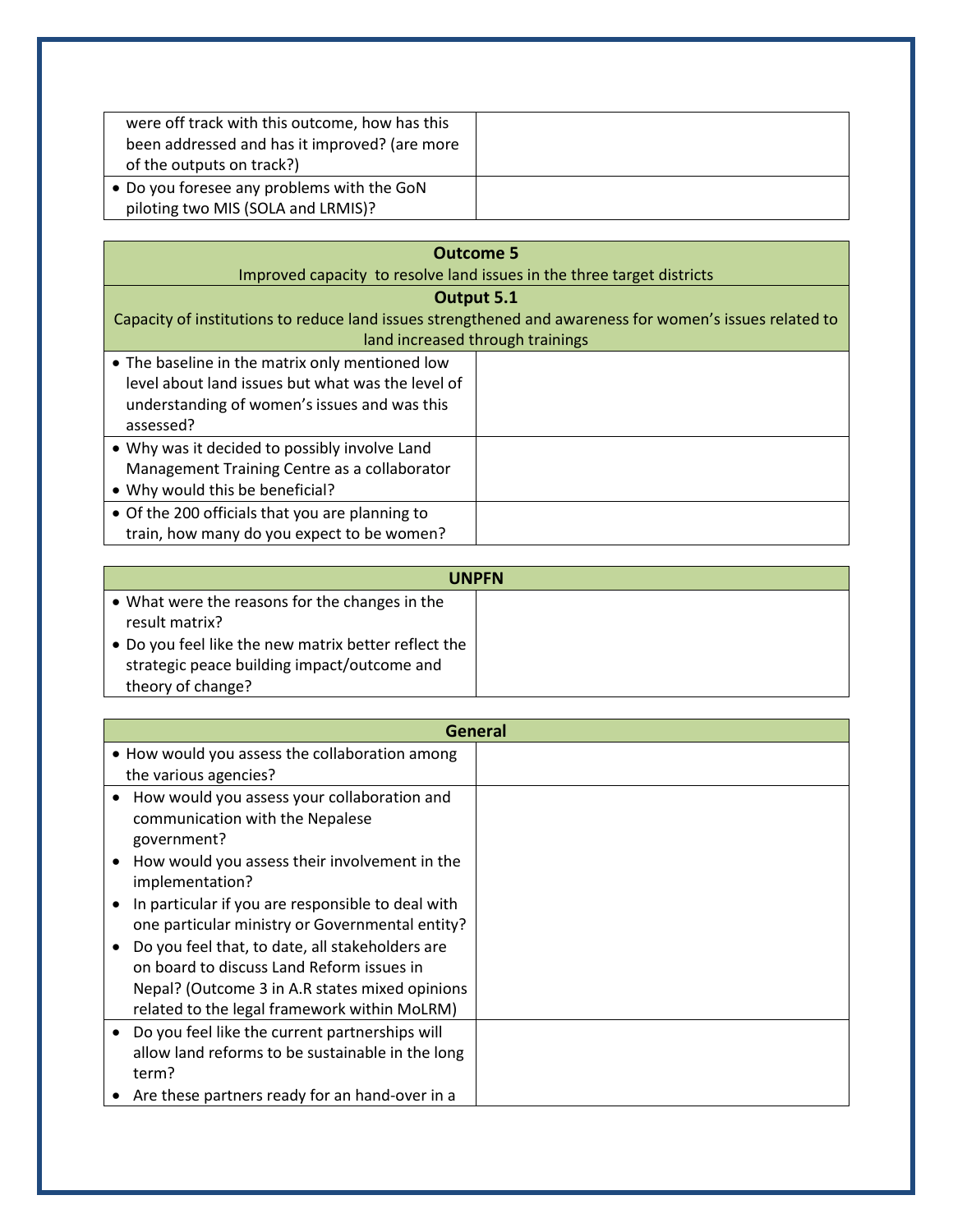| year?                                                |  |
|------------------------------------------------------|--|
| . In your opinion, what was the impact of the        |  |
| November 2013 Constituent Assembly election          |  |
| on the project?                                      |  |
| • In the project proposal you identified 6 potential |  |
| risk sand mitigating strategies, have any of these   |  |
| risks become a reality                               |  |
| • If yes, has the identified mitigating strategies   |  |
| been effective?                                      |  |
| • Have you identified new risks and MS?              |  |
| • Do you feel like this project remains relevant to  |  |
| the current situation in Nepal?                      |  |
| • Have you faced any funding gap?                    |  |
| • If yes, why?                                       |  |
| • And how was this addressed?                        |  |
| • Throughout this project, how do you ensure the     |  |
| participation of indirect beneficiaries such as      |  |
| women and vulnerable groups?                         |  |
| • Have you been trained on Security Council          |  |
| resolutions 1325 and 1820?                           |  |
| • Do you feel like there is a good gender balance    |  |
| in the project team?                                 |  |
| • In your opinion, is the project sufficiently       |  |
| sensitive to gender, conflict and inclusion?         |  |
| . In your opinion what has worked and what has       |  |
| not worked in this project?                          |  |
| • Can you tell me lessons learned and good           |  |
| practices?                                           |  |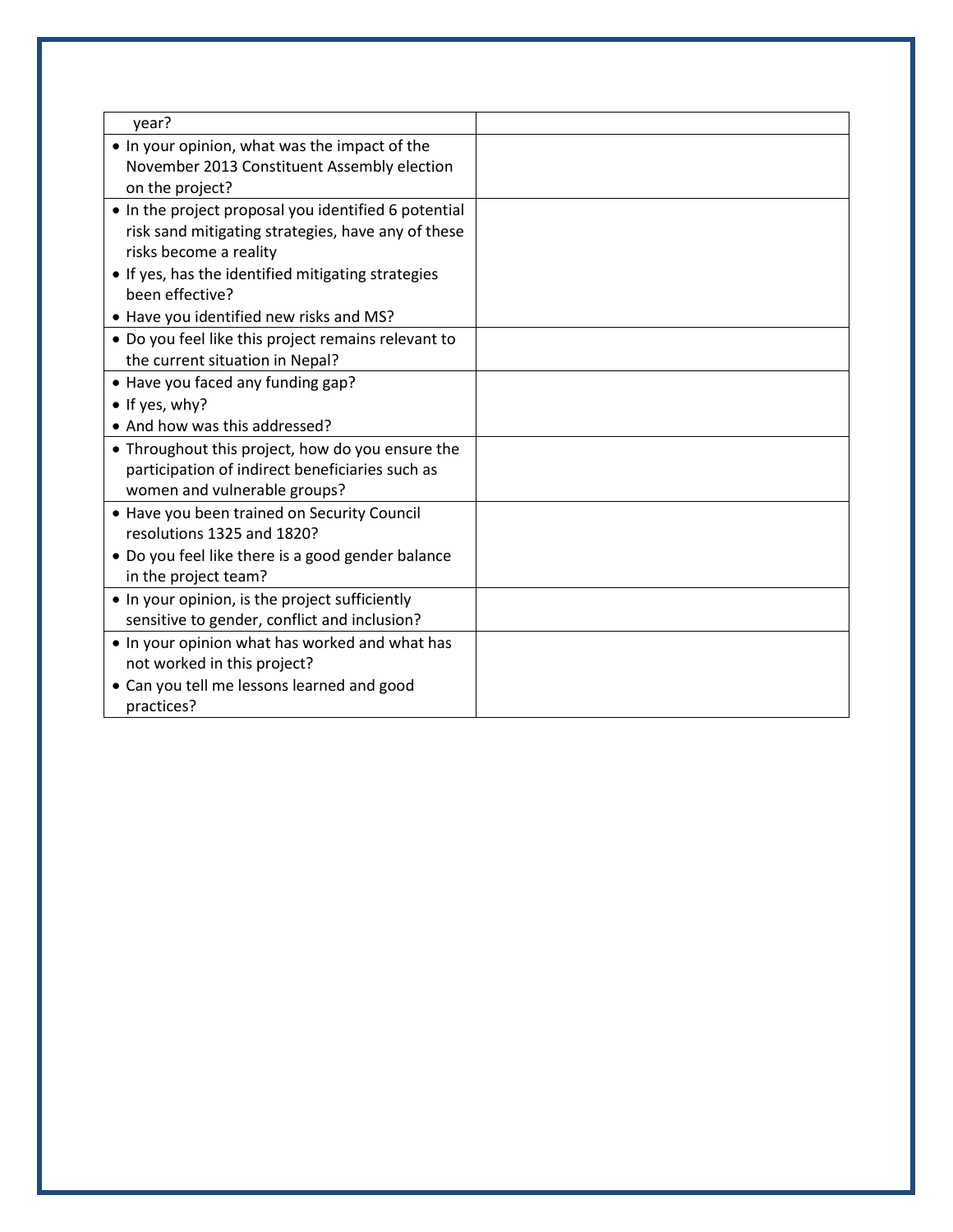# **Questionnaire for Project Team UN-Habitat**

| <b>Introduction</b>                                                                                                                                                                                                                                                                                                                                                       |  |  |
|---------------------------------------------------------------------------------------------------------------------------------------------------------------------------------------------------------------------------------------------------------------------------------------------------------------------------------------------------------------------------|--|--|
| • Could you please introduce yourself?                                                                                                                                                                                                                                                                                                                                    |  |  |
| . What is your role in the project?                                                                                                                                                                                                                                                                                                                                       |  |  |
|                                                                                                                                                                                                                                                                                                                                                                           |  |  |
| <b>Outcome 2</b><br>Central, District, Village Development Committee and Municipality level Land Use Implementation<br>Committees collect and analyze related data and prepare Land Use Plans in their prioritized areas in<br>three districts                                                                                                                            |  |  |
| • Why were your outcome and outputs<br>completely changed?<br>You added as an outcome indicators "access of<br>women and vulnerable groups in land use<br>planning" - you feel like this improved the<br>gender-sensitivity of your outcome?<br>• How do you do this?<br>• Output 2.2 - You identified pilot areas in 3<br>project districts. Who selected these and what |  |  |
| was the critiera?<br>Were local authorities present during the<br>consultative process (participatory land use<br>planning (PLUP))?<br>How did you ensure the participation aspect of<br>it?                                                                                                                                                                              |  |  |
| . In your opinion, what was the impact of the<br>November 2013 Constituent Assembly election<br>on the project?<br>• How was this mitigated?<br>• How is the situation since the recent election?<br>• Have field visits and district level participatory<br>workshops to select VDC taken place since?                                                                   |  |  |
| • Do you feel like the mitigating strategies you<br>identified in the project proposal were helpful in<br>addressing the impact of the elections?<br>• In the annual report you mention that you are<br>implementing activities simultaneously, which<br>are these?                                                                                                       |  |  |
| • Do you manage this?<br>• Where are you standing on Output 2.6 Draft<br>comprehensive legal framework for land use<br>planning completed and disseminated?                                                                                                                                                                                                               |  |  |

| <b>UNPFN</b>                                           |  |
|--------------------------------------------------------|--|
| $\bullet$ What were the reasons for the changes in the |  |
| result matrix?                                         |  |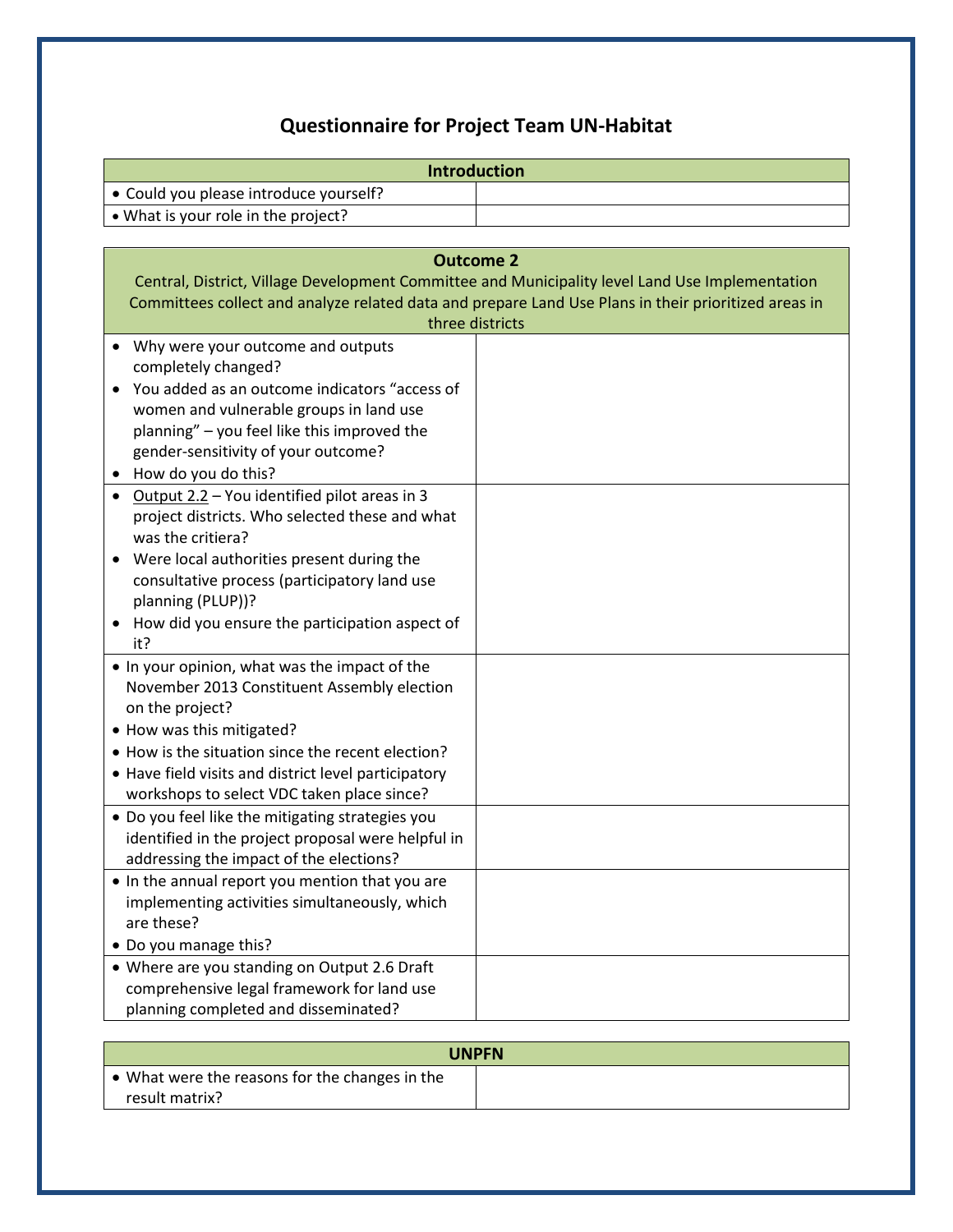| • Do you feel like the new matrix better reflect the |  |
|------------------------------------------------------|--|
| strategic peace building impact and outcome          |  |
| and theory of change?                                |  |

| <b>General</b>                                                                                                                                                                                       |  |
|------------------------------------------------------------------------------------------------------------------------------------------------------------------------------------------------------|--|
| • How would you assess the collaboration among                                                                                                                                                       |  |
| the agencies?                                                                                                                                                                                        |  |
| How would you assess your collaboration and<br>communication with the Nepalese<br>government?<br>How would you assess their involvement in the                                                       |  |
| implementation?                                                                                                                                                                                      |  |
| In particular if you are responsible to deal with<br>one particular ministry or Governmental entity?<br>Do you feel that, to date, all stakeholders are<br>on board to discuss Land Reform issues in |  |
| Nepal? (Outcome 3 in A.R states mixed opinions<br>related to the legal framework within MoLRM)                                                                                                       |  |
| Do you feel like the current partnerships will<br>$\bullet$<br>allow land reforms to be sustainable in the long<br>term?                                                                             |  |
| Are these partners ready for a hand-over in a<br>year?                                                                                                                                               |  |
| . In your opinion, what was the impact of the<br>November 2013 Constituent Assembly election<br>on the project?                                                                                      |  |
| • In the project proposal you identified 6 potential<br>risk sand mitigating strategies, have any of these<br>risks become a reality                                                                 |  |
| • If yes, has the identified mitigating strategies<br>been effective?<br>• Have you identified new risks and MS?                                                                                     |  |
| • Do you feel like this project remains relevant to<br>the current situation in Nepal?                                                                                                               |  |
| • Have you faced any funding gap?<br>• If yes, why?                                                                                                                                                  |  |
| • And how was this addressed?                                                                                                                                                                        |  |
| • Throughout this project, how do you ensure the<br>participation of indirect beneficiaries such as<br>women and vulnerable groups?                                                                  |  |
| • Have you been trained on Security Council<br>resolutions 1325 and 1820?<br>• Do you feel like there is a good gender balance<br>in the project team?                                               |  |
| . In your opinion, is the project sufficiently<br>sensitive to gender, conflict and inclusion?                                                                                                       |  |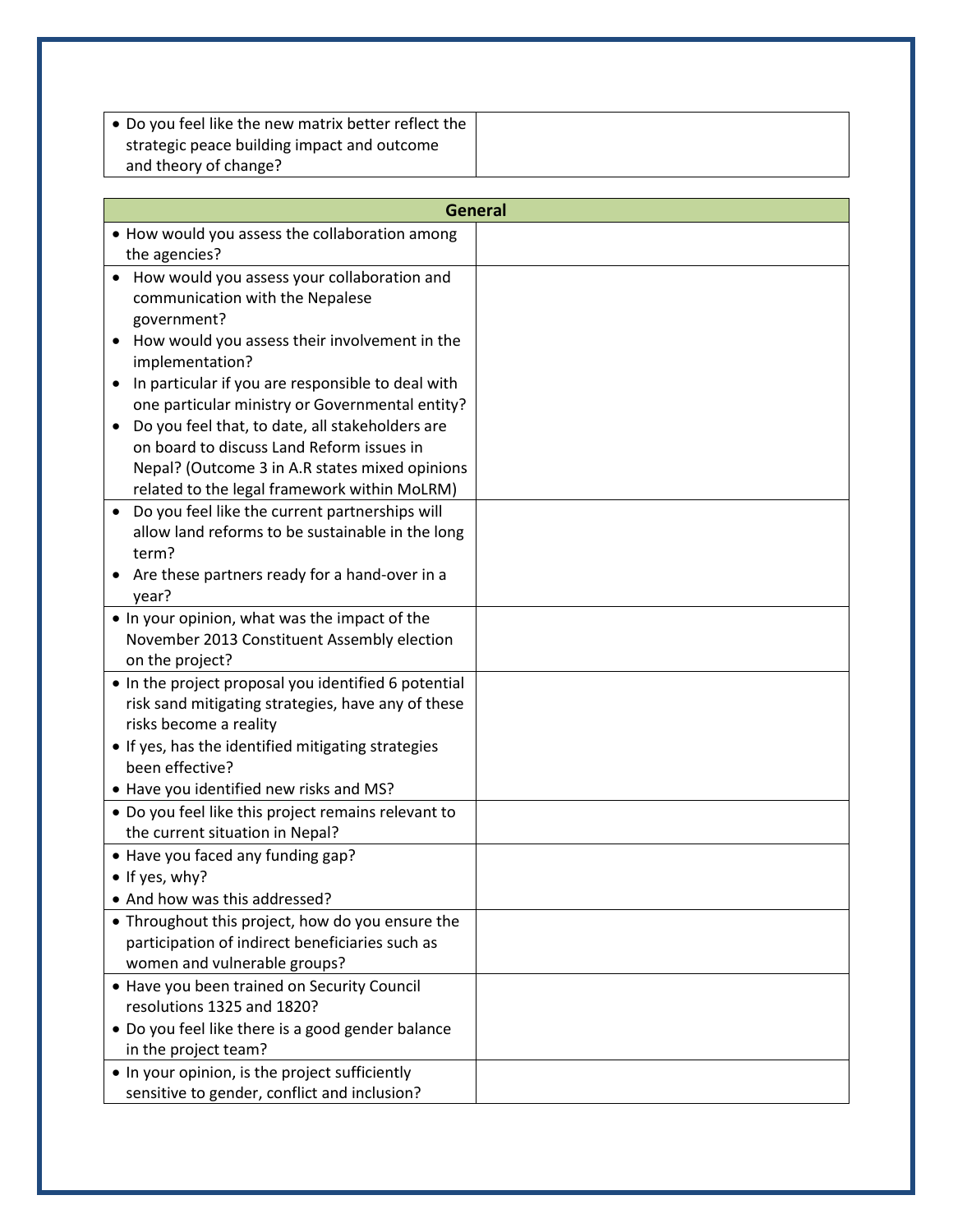| $\vert \bullet \vert$ In your opinion what has worked and what has |  |
|--------------------------------------------------------------------|--|
| not worked in this project?                                        |  |
| l • Can you tell me lessons learned and good                       |  |
| practices?                                                         |  |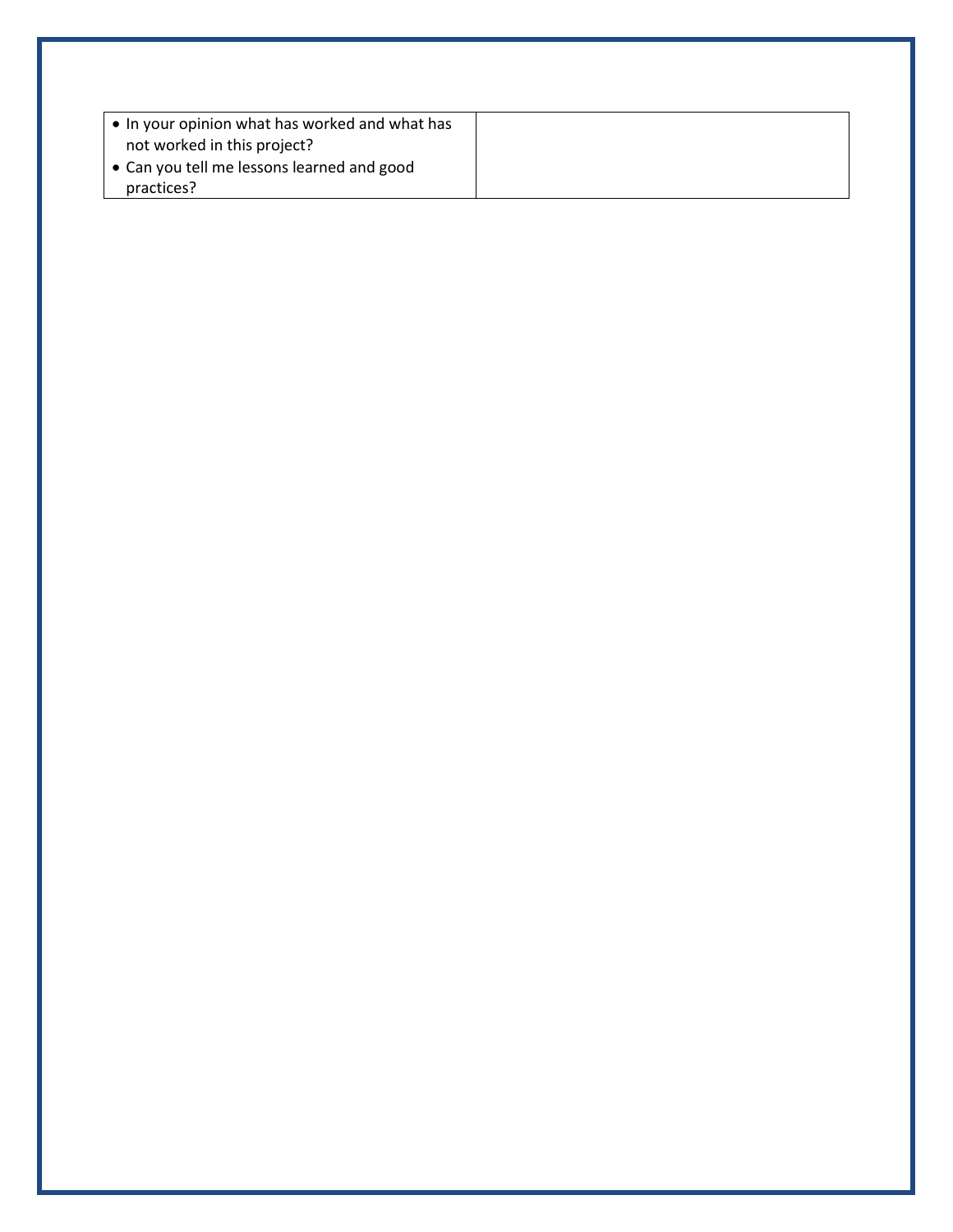# **Questionnaire for Project Team UNDP**

| <b>Introduction</b>                            |  |
|------------------------------------------------|--|
| $\bullet$ Could you please introduce yourself? |  |
| $\bullet$ What is your role in the project?    |  |

| Outcome 1                                                                           |  |
|-------------------------------------------------------------------------------------|--|
| Nepal's leaders have agreed on a draft national implementation plan for land reform |  |
| Why did the outcome change from "agree"                                             |  |
| upon" to "embark on to embark on national                                           |  |
| land reform"?                                                                       |  |
| In your opinion, what was the impact of the                                         |  |
| November 2013 Constituent Assembly election                                         |  |
| on the project? How was this mitigated?                                             |  |
| • How is the situation since the recent election?                                   |  |

| <b>UNPFN</b>                                                                                        |  |
|-----------------------------------------------------------------------------------------------------|--|
| • What were the reasons for the changes in the<br>result matrix?                                    |  |
| • Do you feel like the new matrix better reflect the<br>strategic peace building impact and outcome |  |
| and theory of change?                                                                               |  |

| General                                                                                                                                                                                                                                                                                                                                                                                                  |  |
|----------------------------------------------------------------------------------------------------------------------------------------------------------------------------------------------------------------------------------------------------------------------------------------------------------------------------------------------------------------------------------------------------------|--|
| How would you assess your collaboration and<br>$\bullet$<br>communication with the Nepalese<br>government?<br>How would you assess their involvement in the<br>implementation process?<br>In particular if you are responsible to deal with<br>one particular ministry or Governmental entity?<br>Do you feel that, to date, all stakeholders are<br>on board to discuss Land Reform issues in<br>Nepal? |  |
| Do you feel like the current partnerships will<br>allow land reforms to be sustainable in the long<br>term?<br>Are these partners ready for a hand-over in a<br>year?                                                                                                                                                                                                                                    |  |
| . In your opinion, what was the impact of the<br>November 2013 Constituent Assembly election<br>on the project?                                                                                                                                                                                                                                                                                          |  |
| • In the project proposal you identified 6 potential<br>risk sand mitigating strategies, have any of these<br>risks become a reality?<br>• If yes, has the identified mitigating strategies                                                                                                                                                                                                              |  |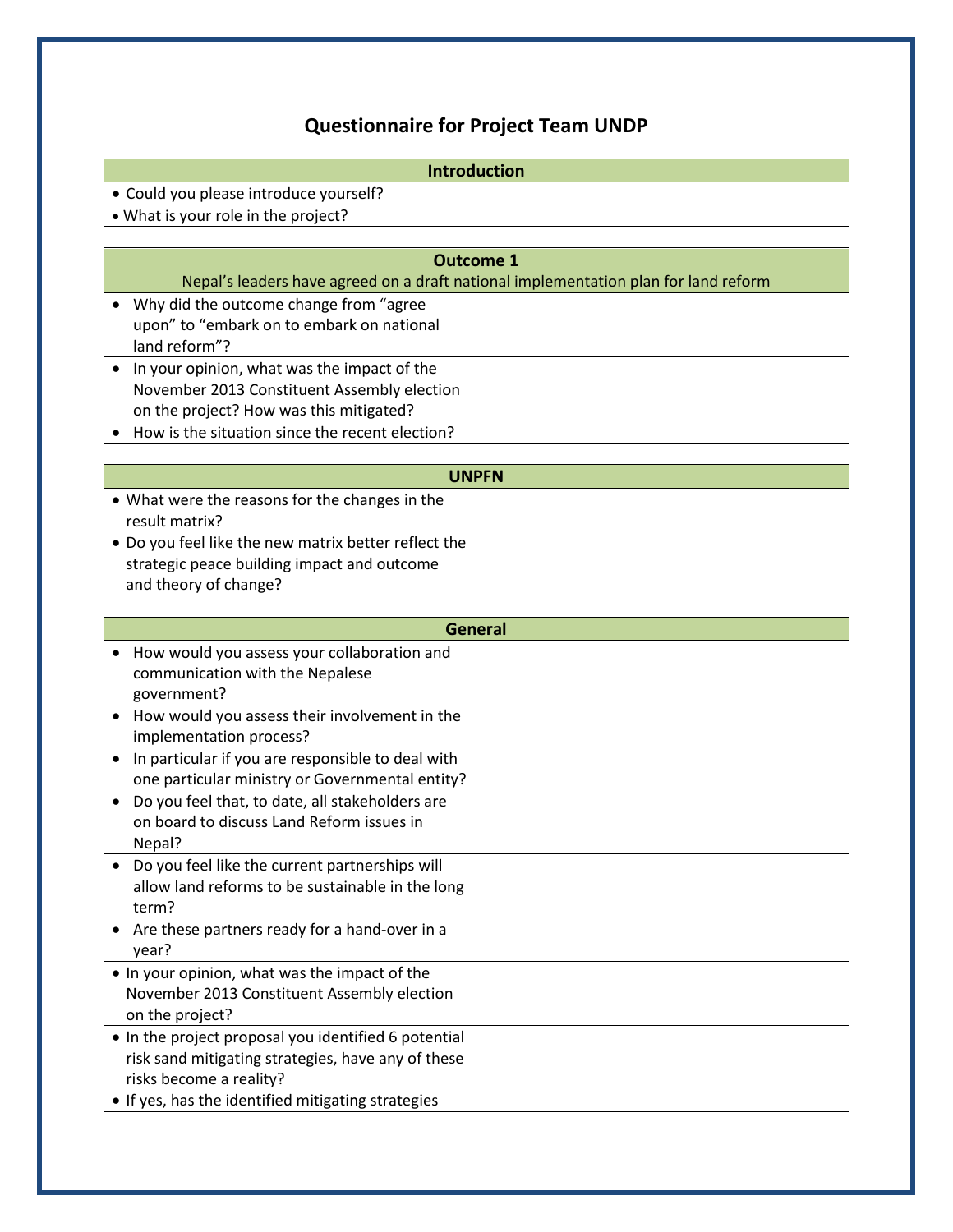| been effective?                                     |  |
|-----------------------------------------------------|--|
| • Have you identified new risks and MS?             |  |
| • Do you feel like this project remains relevant to |  |
| the current situation in Nepal?                     |  |
| • Have you faced any funding gap?                   |  |
| $\bullet$ If yes, why?                              |  |
| • And how was this addressed?                       |  |
| • Throughout this project, how do you ensure the    |  |
| participation of indirect beneficiaries such as     |  |
| women and vulnerable groups?                        |  |
| • Have you been trained on Security Council         |  |
| resolutions 1325 and 1820?                          |  |
| • Do you feel like there is a good gender balance   |  |
| in the project team?                                |  |
| • In your opinion, is the project sufficiently      |  |
| sensitive to gender, conflict and inclusion?        |  |
| • In your opinion what has worked and what has      |  |
| not worked in this project?                         |  |
| • Can you tell me lessons learned and good          |  |
| practices?                                          |  |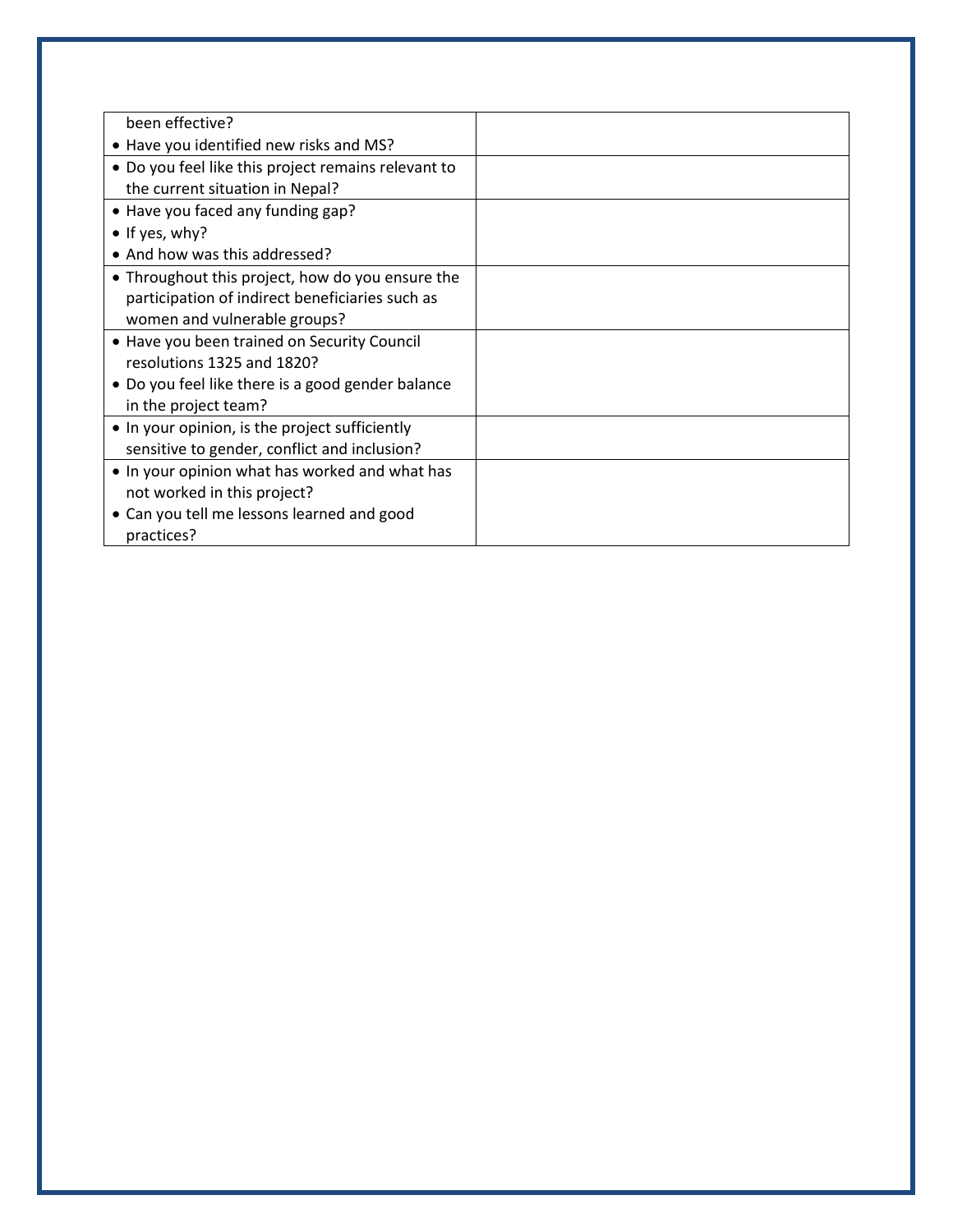# **Questionnaire for Land Rights Forum**

| <b>Introduction</b>                                                                                    |                |
|--------------------------------------------------------------------------------------------------------|----------------|
| • Could you please introduce yourself?                                                                 |                |
| • Are you involved in the project and how?                                                             |                |
| . What is your knowledge of the project? Do you                                                        |                |
| feel like have properly been informed about the                                                        |                |
| project?                                                                                               |                |
|                                                                                                        |                |
|                                                                                                        | <b>General</b> |
| • Have you been invited to participate in any of                                                       |                |
| the activities (workshop, panel, trainings, etc.)                                                      |                |
| organized in the context of this project?                                                              |                |
| • If yes, have you participated in any of these                                                        |                |
| activities yet?                                                                                        |                |
| . In your opinion, could you participate freely and                                                    |                |
| meaningfully?                                                                                          |                |
| • Do you feel like this project is sufficiently                                                        |                |
| gender-sensitive and focuses adequately on                                                             |                |
| women's issues?                                                                                        |                |
| • Do you feel like this project has identified from                                                    |                |
| the beginning obstacles that women face in                                                             |                |
| relation to land and property in Nepal?                                                                |                |
| • Do you feel like this project is representative                                                      |                |
| enough of women and other vulnerable groups                                                            |                |
| in Nepal?                                                                                              |                |
| • In your opinion does this project benefit women                                                      |                |
| and marginalized group?                                                                                |                |
| • If not, how can it be improved?                                                                      |                |
| Do you feel like this project remains relevant to                                                      |                |
| the current situation in Nepal?                                                                        |                |
| . In your opinion what has worked and what has                                                         |                |
| not worked in this project?                                                                            |                |
| • Can you tell me lessons learned and good                                                             |                |
| practices?                                                                                             |                |
|                                                                                                        | <b>UNPFN</b>   |
| • Do you feel like this project can assist in                                                          |                |
| preparing Nepal's leaders to progressively<br>resolve land issues and establish mechanisms             |                |
|                                                                                                        |                |
| and thus strengthening the peace process in                                                            |                |
| Nepal?                                                                                                 |                |
| • To what extent do you believe it is fundamental<br>to focus on women's issues in relation to land to |                |
|                                                                                                        |                |
| achieve sustainable peace in Nepal?                                                                    |                |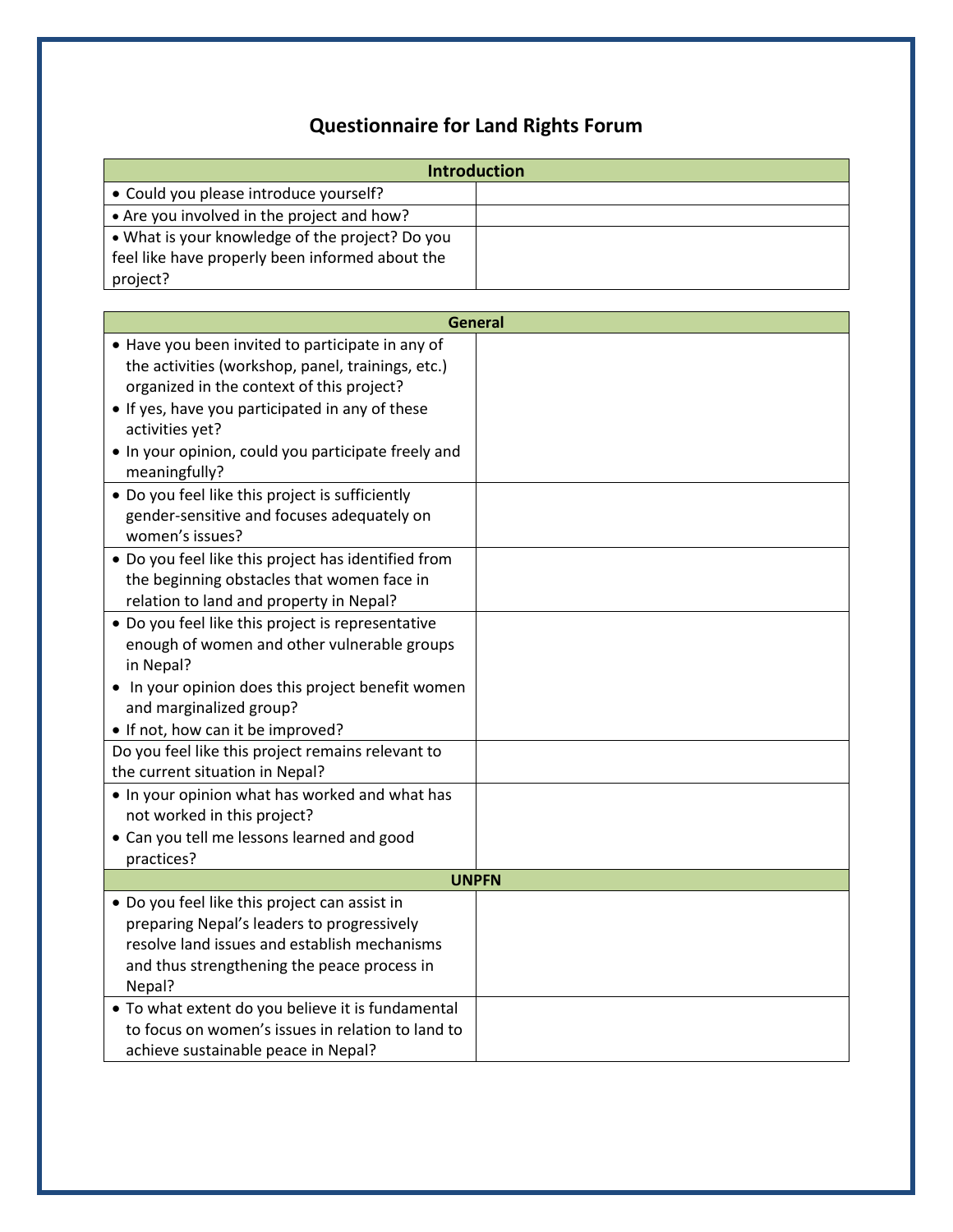# **Questionnaire for Local Peace Committees (LPCs)**

| <b>Introduction</b>                    |  |
|----------------------------------------|--|
| ● Could you please introduce yourself? |  |
| • What is your role in the project?    |  |

| Outcome 1<br>Nepal's leaders have agreed on a draft national implementation plan for land reform                                                                                                                                                         |  |
|----------------------------------------------------------------------------------------------------------------------------------------------------------------------------------------------------------------------------------------------------------|--|
| • Were you involved in the public panel involving<br>political and civil society leaders?<br>. If yes, were you satisfied? Did you feel like the<br>panel was sufficiently participatory?<br>• Will you be involved in any panels in the near<br>future? |  |

| <b>UNPFN</b>                                  |  |
|-----------------------------------------------|--|
| • Do you feel like this project can assist in |  |
| preparing Nepal's leaders to progressively    |  |
| resolve land issues and establish mechanisms  |  |
| and thus strengthening the peace process in   |  |
| Nepal?                                        |  |

| General                                               |  |
|-------------------------------------------------------|--|
| • Do you feel like this project remains relevant to   |  |
| the current situation in Nepal?                       |  |
| • Do you see LPCs having an active role in land       |  |
| reform and land related discussions in Nepal?         |  |
| • Is the LPC involved in facilitating/resolving cases |  |
| related to conflict era land and property return?     |  |
| • In your opinion what has worked and what has        |  |
| not worked in this project?                           |  |
| • Can you tell me lessons learned and good            |  |
| practices?                                            |  |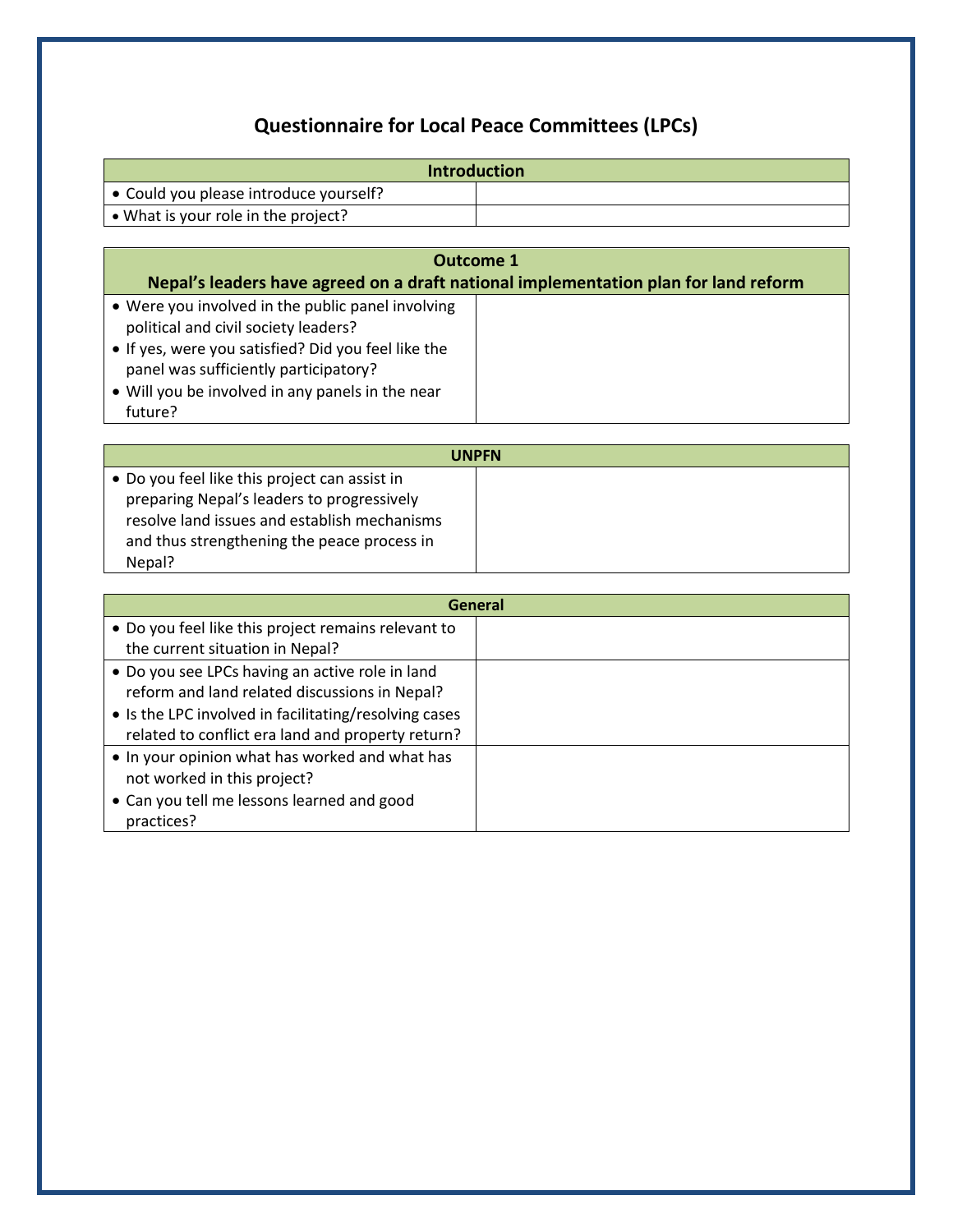## **Questionnaire for MoLRM**

| <b>Introduction</b>                            |  |
|------------------------------------------------|--|
| $\bullet$ Could you please introduce yourself? |  |
| • What is your role in the project?            |  |

| <b>Outcome 2</b>                                                                         |  |
|------------------------------------------------------------------------------------------|--|
| Central, District, Village Development Committee and Municipality level Land Use         |  |
| Implementation Committees collect and analyze related data and prepare Land Use Plans in |  |
| their prioritized areas in three districts                                               |  |
| What is your role in the implementation of this                                          |  |
| outcome?                                                                                 |  |
| When the participatory land use planning                                                 |  |
| (PLUP) process was organized, how did you                                                |  |
| ensure the participation aspect of it?                                                   |  |
| Are you aware that outcome 2 of the project                                              |  |
| was modified?                                                                            |  |
| If yes, why?                                                                             |  |
| Are you satisfied with the modifications?                                                |  |
| Output 2.2 - You identified pilot areas in 3                                             |  |
| project districts. Who selected these and what                                           |  |
| were the criteria?                                                                       |  |
| • In your opinion, what was the impact of the                                            |  |
| November 2013 Constituent Assembly election                                              |  |
| on the project?                                                                          |  |
| • How have you ensured that women and                                                    |  |
| vulnerable groups participate in the Land Use                                            |  |
| Planning?                                                                                |  |

| Outcome 3                                                                                                                                                                                      |  |
|------------------------------------------------------------------------------------------------------------------------------------------------------------------------------------------------|--|
| Draft unified land regulatory framework adopted                                                                                                                                                |  |
| • Has someone been hired as a legal consultant?                                                                                                                                                |  |
| • If yes, who has been hired?                                                                                                                                                                  |  |
| • Are you satisfied with this person?                                                                                                                                                          |  |
| • Were you satisfied with the half day workshop<br>that took place last December 2013?<br>• Did you feel that the workshop sufficiently<br>included women's issues and dispute<br>resolutions? |  |
| • Do you believe that it will be feasible a draft<br>unified land act to be presented to the<br>government by the end of this project?                                                         |  |

**Outcome 4** Land information systems in three districts assessed and enhanced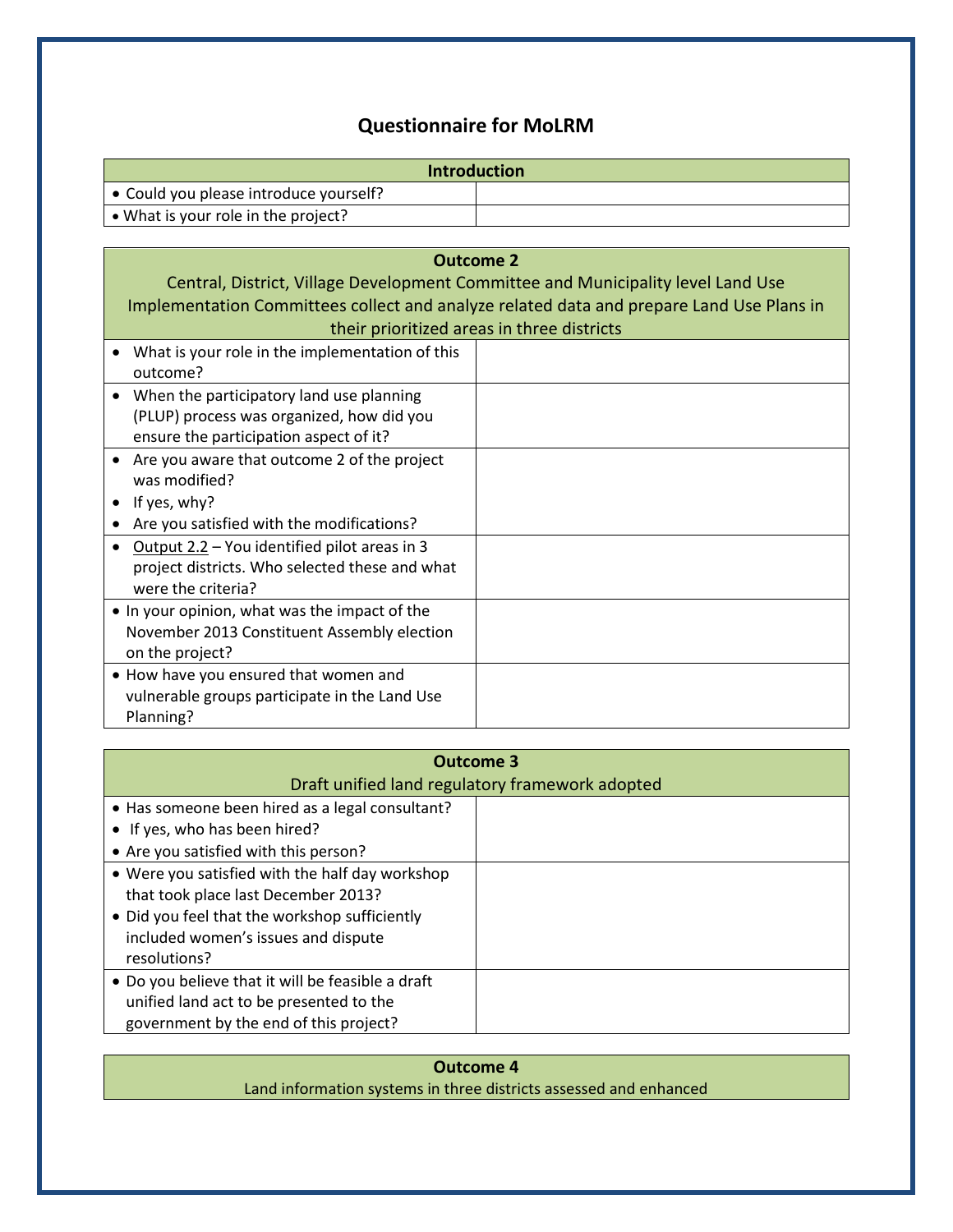| • In the last annual report it was reported that this<br>outcome was off track, are you satisfied with the<br>response that was put in place by the project<br>implementers? |  |
|------------------------------------------------------------------------------------------------------------------------------------------------------------------------------|--|
| • Two MIS (SOLA and LRMIS) are currently being<br>piloted, why 2 MIS?                                                                                                        |  |
| • Do you foresee any problems with this?                                                                                                                                     |  |

| <b>Outcome 5</b><br>Improved capacity to resolve land issues in the three target districts                                                                                                                         |  |
|--------------------------------------------------------------------------------------------------------------------------------------------------------------------------------------------------------------------|--|
| • Have you received the draft assessment report<br>with key recommendations to address identified<br>gaps and loop holes in the existing procedures?                                                               |  |
| • How would you assess your involvement in the<br>development of capacity-building modules?<br>• Do you feel like they will help officials to<br>address land issues in a conflict and gender<br>sensitive manner? |  |
| • Of the 1200 officials that you are planning to<br>train, how many do you expect to be women?                                                                                                                     |  |

| <b>UNPFN</b>                                         |  |
|------------------------------------------------------|--|
| • What were the reasons for the changes in the       |  |
| result matrix?                                       |  |
| • Do you feel like the new matrix better reflect the |  |
| strategic peace building impact and outcome          |  |
| and theory of change?                                |  |

| General                                                                                                                                                                                     |  |
|---------------------------------------------------------------------------------------------------------------------------------------------------------------------------------------------|--|
| • How would you assess your collaboration with<br>the various agencies (IOM/UNDP/UN-Habitat)<br>and the project team?                                                                       |  |
| Do you feel that, to date, all stakeholders are<br>on board to discuss Land Reform issues in<br>Nepal?                                                                                      |  |
| Do you feel like the current partnerships will<br>allow land reforms to be sustainable in the long<br>term?<br>Have you identified any obstacles with regards<br>to the handover in a year? |  |
| • Do you feel like this project remains relevant to<br>the current situation in Nepal?                                                                                                      |  |
| • In your opinion what has worked and what has<br>not worked in this project?<br>• Can you tell me lessons learned and good<br>practices?                                                   |  |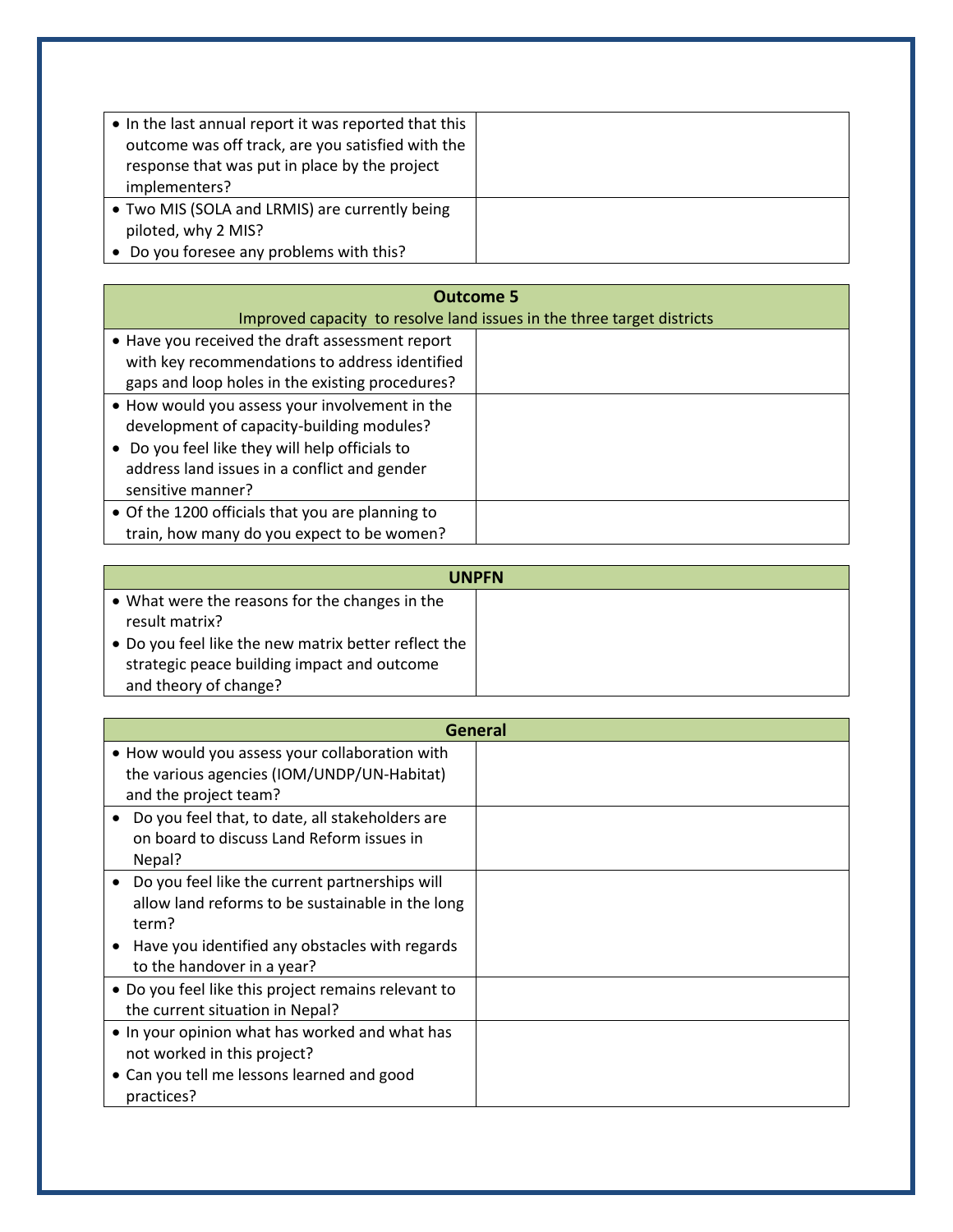# **Questionnaire for Project Team MoPR**

| <b>Introduction</b>                    |  |
|----------------------------------------|--|
| ● Could you please introduce yourself? |  |
| • What is your role in the project?    |  |

| Outcome 1                                                 |                                                                                     |
|-----------------------------------------------------------|-------------------------------------------------------------------------------------|
|                                                           | Nepal's leaders have agreed on a draft national implementation plan for land reform |
| How would you assess your role in conducting<br>$\bullet$ |                                                                                     |
| dialogue and discussions among various                    |                                                                                     |
| political actors and key stakeholders?                    |                                                                                     |
| • Were you satisfied with the public panel                |                                                                                     |
| involving political and civil society leaders? Are        |                                                                                     |
| any similar panels planned in the near future?            |                                                                                     |
| • How was it ensured that this was participatory?         |                                                                                     |
| • Where do political leaders and key stakeholders         |                                                                                     |
| stand on the shared terminology and shared                |                                                                                     |
| agenda on land reform?                                    |                                                                                     |
| • Do you think it will be possible to achieve by the      |                                                                                     |
| end of the project?                                       |                                                                                     |
| • In your opinion, what was the impact of the             |                                                                                     |
| November 2013 Constituent Assembly election               |                                                                                     |
| on the project?                                           |                                                                                     |
| • How is the situation since the recent election?         |                                                                                     |

| <b>Outcome 5</b>                                                                                                                                                                                                   |  |
|--------------------------------------------------------------------------------------------------------------------------------------------------------------------------------------------------------------------|--|
| Improved capacity to resolve land issues in the three target districts                                                                                                                                             |  |
| • How would you assess your involvement in the<br>development of capacity-building modules?<br>• Do you feel like they will help officials to address<br>land issues in a conflict and gender sensitive<br>manner? |  |
| • Out of all the officials that the project is planning<br>to train, how many do you expect to be women?                                                                                                           |  |

| <b>UNPFN</b>                                                                                                                 |  |
|------------------------------------------------------------------------------------------------------------------------------|--|
| • What were the reasons for the changes in the<br>result matrix?                                                             |  |
| • Do you feel like the new matrix better reflect the<br>strategic peace building impact and outcome<br>and theory of change? |  |

|                                                  | <b>General</b> |
|--------------------------------------------------|----------------|
| ∣ ● How would you assess your collaboration with |                |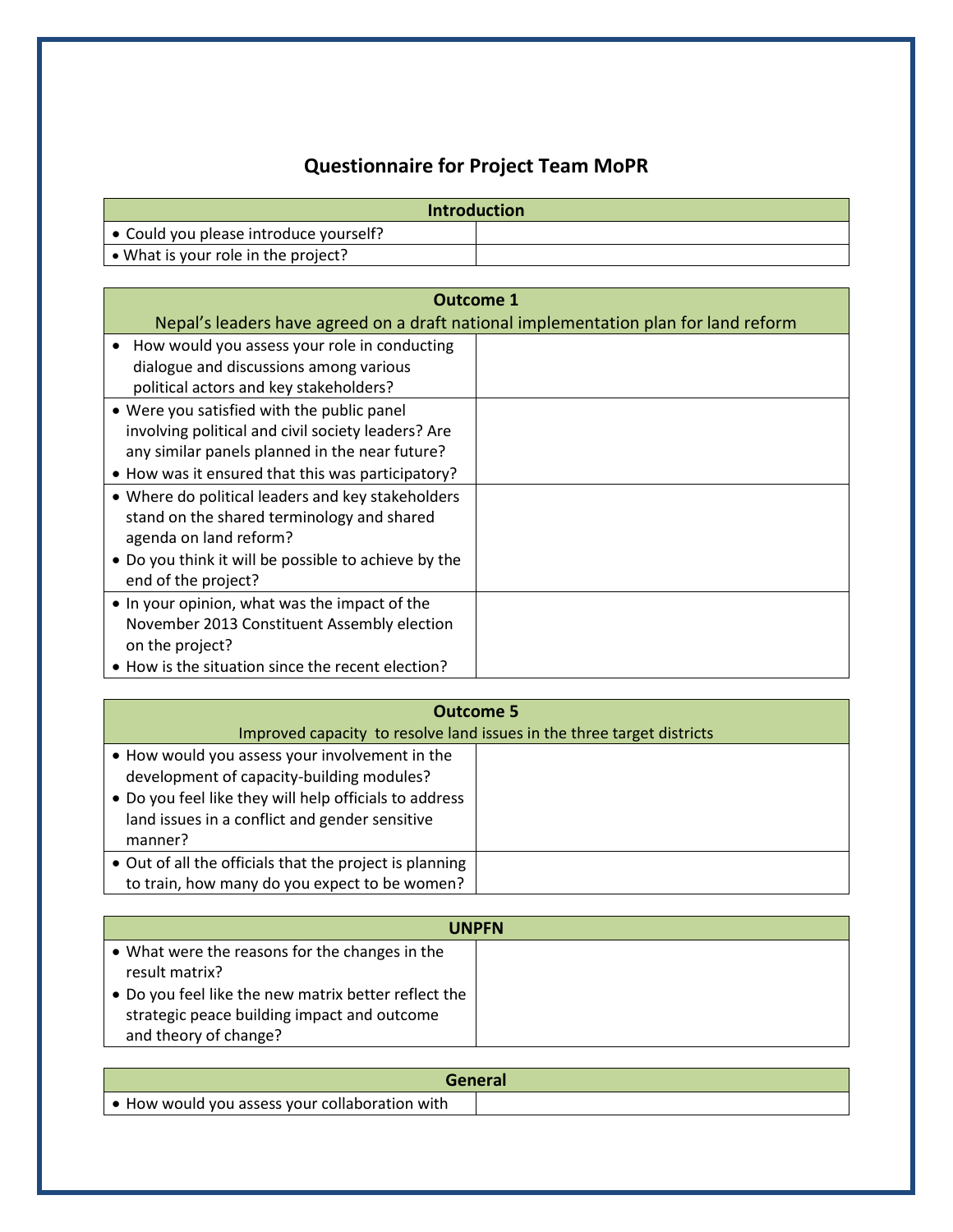| the various agencies (IOM/UNDP/UN-Habitat)<br>and the project team?                                                         |  |
|-----------------------------------------------------------------------------------------------------------------------------|--|
| Do you feel that, to date, all stakeholders are<br>on board to discuss Land Reform issues in<br>Nepal?                      |  |
| Do you feel like the current partnerships will<br>allow land reforms to be sustainable in the long<br>term?                 |  |
| Have you identified any obstacles with regards<br>to the handover in a year?                                                |  |
| • Do you feel like this project remains relevant to<br>the current situation in Nepal?                                      |  |
| • In your opinion what has worked and what has<br>not worked in this project?<br>• Can you tell me lessons learned and good |  |
| practices?                                                                                                                  |  |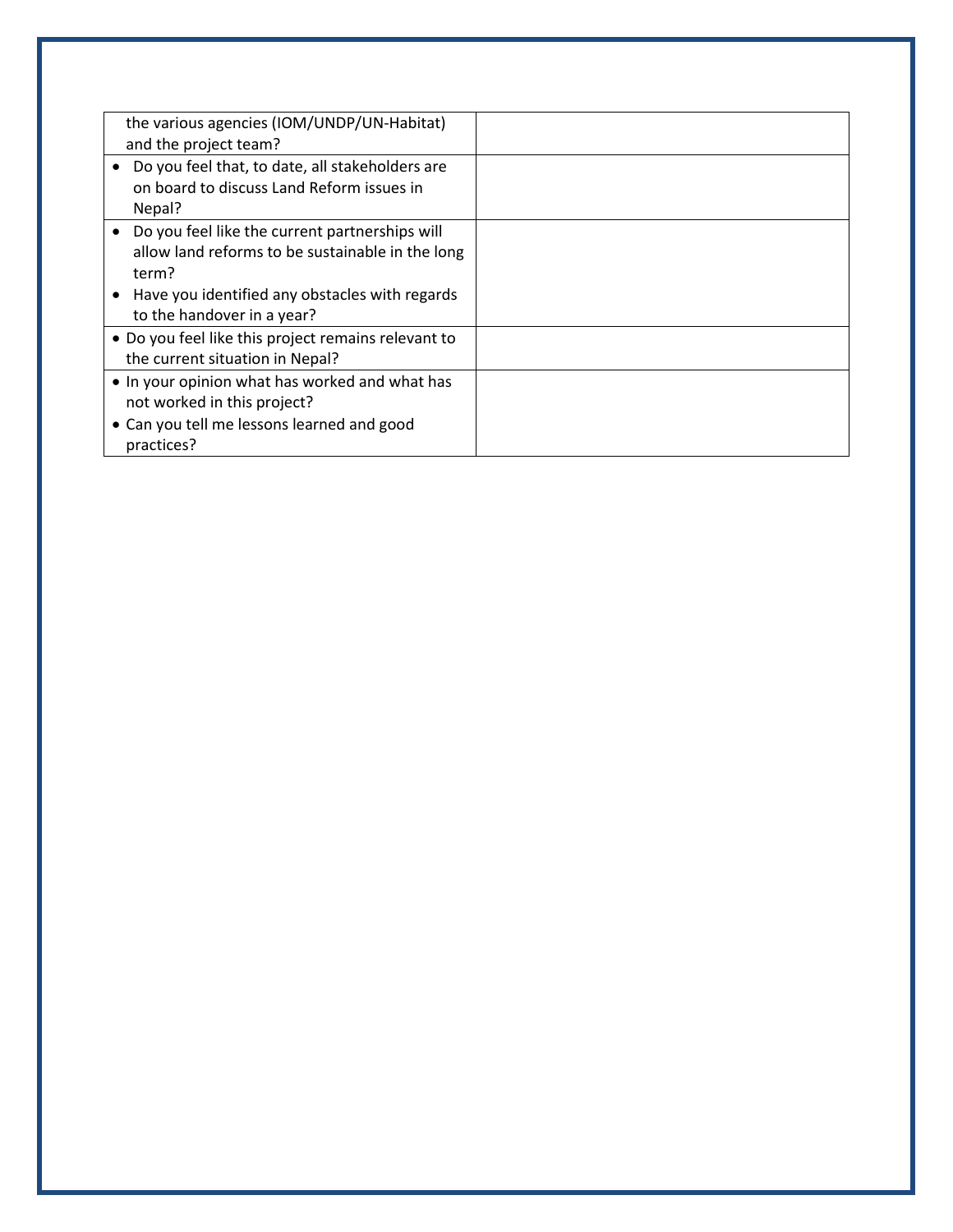# **Questionnaire for Land Reform Office, Land Revenue Office, and Land Survey Office (Biratnagar and Belbari)**

| <b>Introduction</b>                            |  |
|------------------------------------------------|--|
| $\bullet$ Could you please introduce yourself? |  |
| $\bullet$ What is your role in the project?    |  |

| Outcome 3                                                                            |  |
|--------------------------------------------------------------------------------------|--|
| Draft unified land regulatory framework adopted                                      |  |
| • Did you take part in the half day workshop that<br>took place last December 2013?  |  |
| • If yes, were you satisfied?                                                        |  |
| • Did you feel that the workshop included<br>women's issues and dispute resolutions? |  |

| <b>Outcome 5</b>                                                       |  |
|------------------------------------------------------------------------|--|
| Improved capacity to resolve land issues in the three target districts |  |
| • Did you find that the questionnaires you                             |  |
| completed as part of this project were                                 |  |
| sufficiently relevant to assess your managerial,                       |  |
| technical, financial and institutional capacities?                     |  |
| • Have you received any feedback on the draft                          |  |
| assessment report based on the findings of your                        |  |
| district?                                                              |  |
| • Do you think the capacity-building training can                      |  |
| be helpful to strengthening the institutional                          |  |
| knowledge and understanding on how to                                  |  |
| address land issues in a conflict and gender-                          |  |
| sensitive manner?                                                      |  |
| • Out of all the officials that the project is planning                |  |
| to train, how many do you expect to be women?                          |  |

| <b>UNPFN</b>                                  |  |
|-----------------------------------------------|--|
| • Do you feel like this project can assist in |  |
| preparing Nepal's leaders to progressively    |  |
| resolve land issues and establish mechanisms  |  |
| and thus strengthening the peace process in   |  |
| Nepal?                                        |  |

| General                                             |  |
|-----------------------------------------------------|--|
| • Do you feel like this project remains relevant to |  |
| the current situation in Nepal?                     |  |
| • In your opinion what has worked and what has      |  |
| not worked in this project? Can you tell me         |  |
| lessons learned and good practices?                 |  |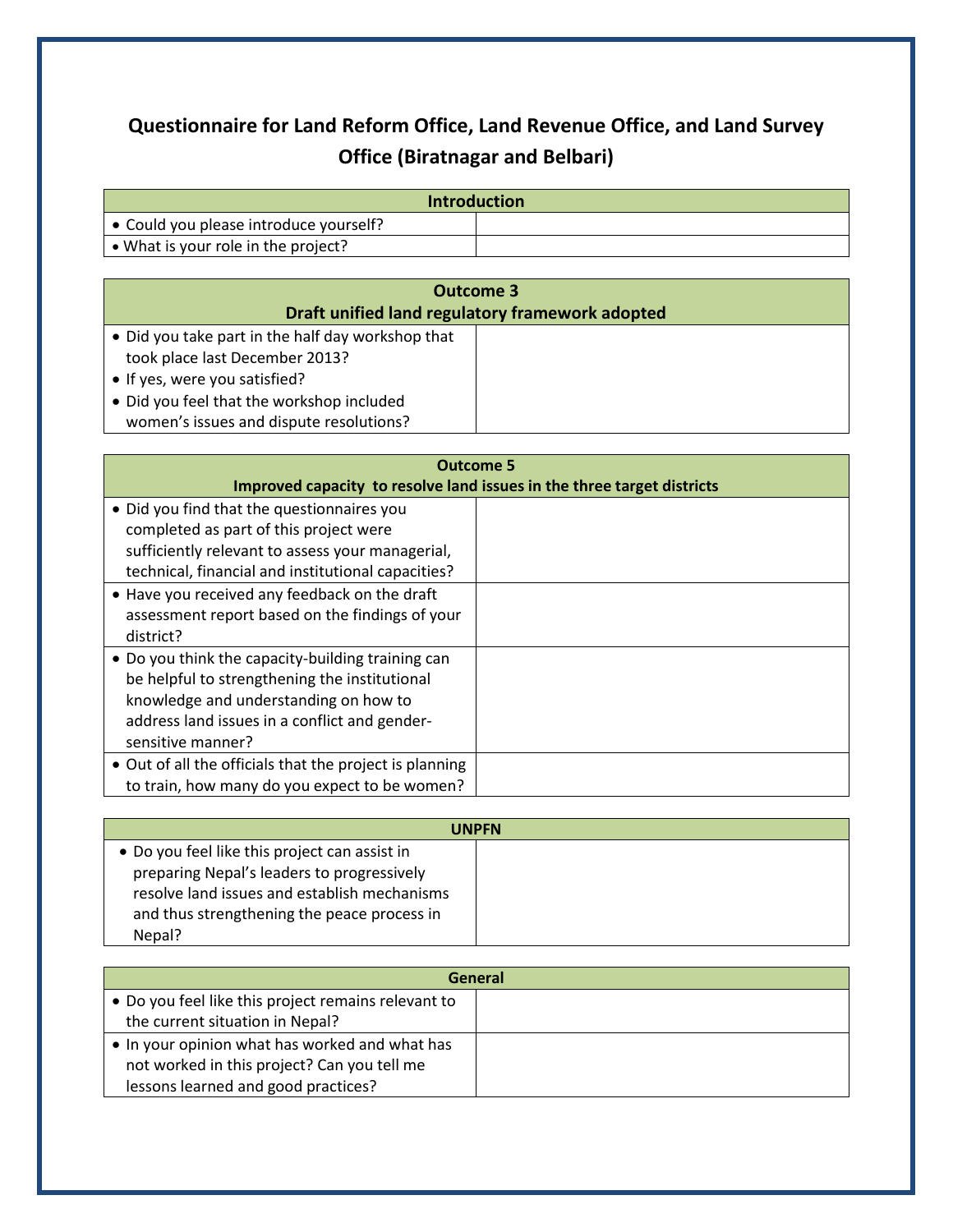# **Questionnaire for National Land Use Project**

| <b>Introduction</b>                                 |         |
|-----------------------------------------------------|---------|
| • Could you please introduce yourself?              |         |
| • How are you involved in the project?              |         |
| • What is your knowledge of the project?            |         |
| • Do you feel like have properly been informed      |         |
| about the project?                                  |         |
|                                                     |         |
|                                                     | General |
| • Have you been invited to participate in any of    |         |
| the activities (workshop, panel, trainings, etc.)   |         |
| organized in the context of this project?           |         |
| • If yes, have you participated in any of these     |         |
| activities yet?                                     |         |
| • How does this project relate to the National      |         |
| Land Use Policy 2012?                               |         |
| • Do you feel like this project remains relevant to |         |
| the current situation in Nepal?                     |         |
| • In your opinion what has worked and what has      |         |
| not worked in this project?                         |         |
| • Can you tell me lessons learned and good          |         |
| practices?                                          |         |

| <b>UNPFN</b>                                  |  |
|-----------------------------------------------|--|
| • Do you feel like this project can assist in |  |
| preparing Nepal's leaders to progressively    |  |
| resolve land issues and establish mechanisms  |  |
| and thus strengthening the peace process in   |  |
| Nepal?                                        |  |